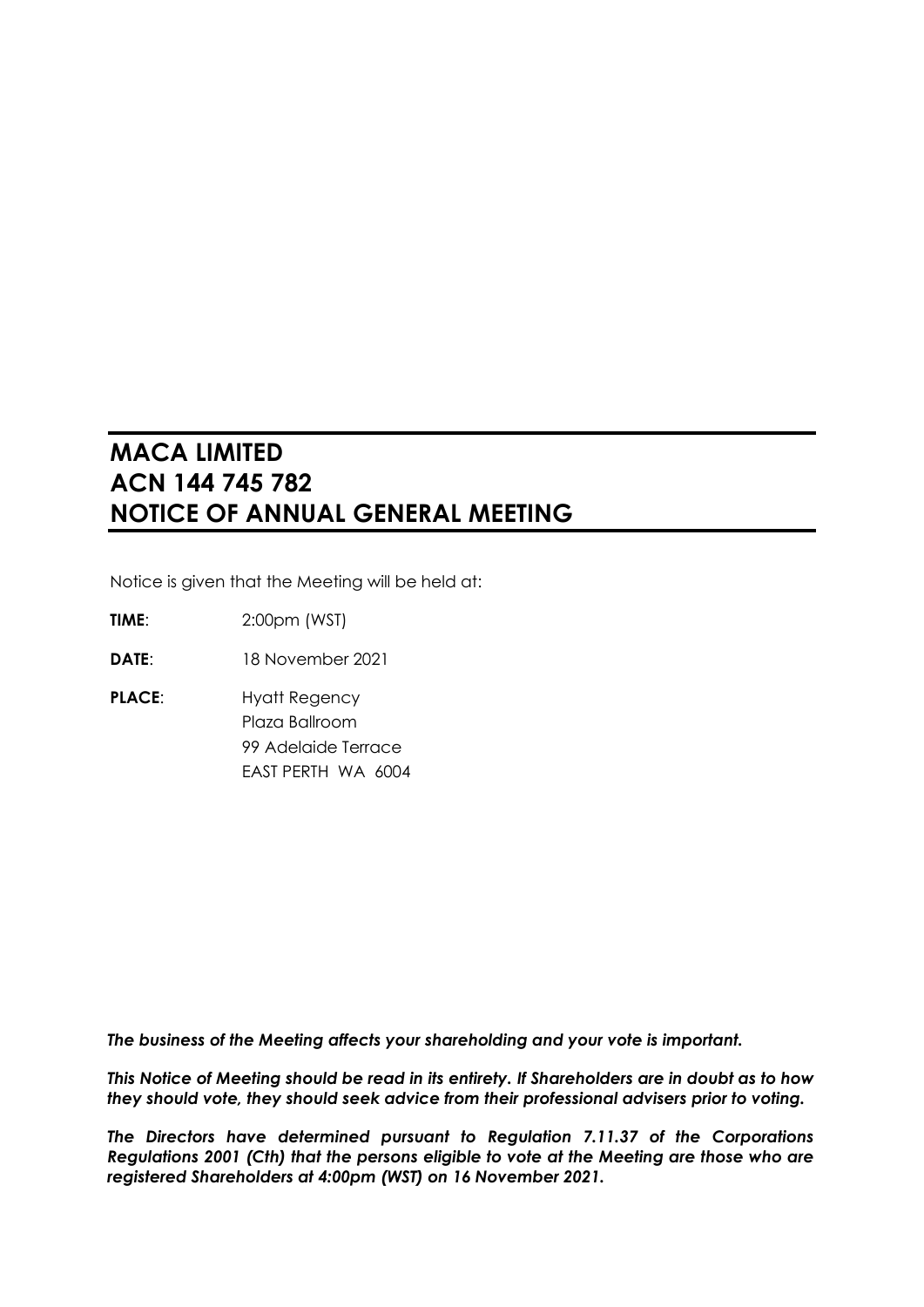# **BUSINESS OF THE MEETING**

#### **AGENDA**

#### **1. FINANCIAL STATEMENTS AND REPORTS**

To receive and consider the annual financial report of the Company for the financial year ended 30 June 2021 together with the declaration of the Directors, the Director's report, the Remuneration Report and the auditor's report.

#### **2. RESOLUTION 1 – ADOPTION OF REMUNERATION REPORT**

To consider and, if thought fit, to pass, with or without amendment, the following resolution as a **non-binding resolution**:

*"That, for the purposes of section 250R(2) of the Corporations Act and for all other purposes, approval is given for the adoption of the Remuneration Report as contained in the Company's annual financial report for the financial year ended 30 June 2021."*

**Note: the vote on this Resolution is advisory only and does not bind the Directors or the Company.**

**A voting prohibition statement applies to this Resolution. Please see below.**

# **3. RESOLUTION 2 – ELECTION OF DIRECTOR – NICHOLAS MARINELLI**

To consider and, if thought fit, to pass, with or without amendment, the following resolution as an **ordinary resolution**:

*"That, for the purpose of clause 14.4 of the Constitution, Listing Rule 14.4 and for all other purposes, Nicholas Marinelli, a Director who was appointed as an additional Director on 3 May 2021, retires, and being eligible, is elected as a Director."*

# **4. RESOLUTION 3 – ELECTION OF DIRECTOR – DAVID FLANAGAN**

To consider and, if thought fit, to pass, with or without amendment, the following resolution as an **ordinary resolution**:

*"That, for the purpose of clause 14.4 of the Constitution, Listing Rule 14.4 and for all other purposes, David Flanagan, a Director who was appointed as an additional Director on 30 September 2021, retires, and being eligible, is elected as a Director."*

#### **5. RESOLUTION 4 – RE-ELECTION OF DIRECTOR – ROBERT RYAN**

To consider and, if thought fit, to pass, with or without amendment, the following resolution as an **ordinary resolution**:

*"That, for the purpose of clause 14.2 of the Constitution and for all other purposes, Robert Ryan, a Director, retires by rotation, and being eligible, is re-elected as a Director."*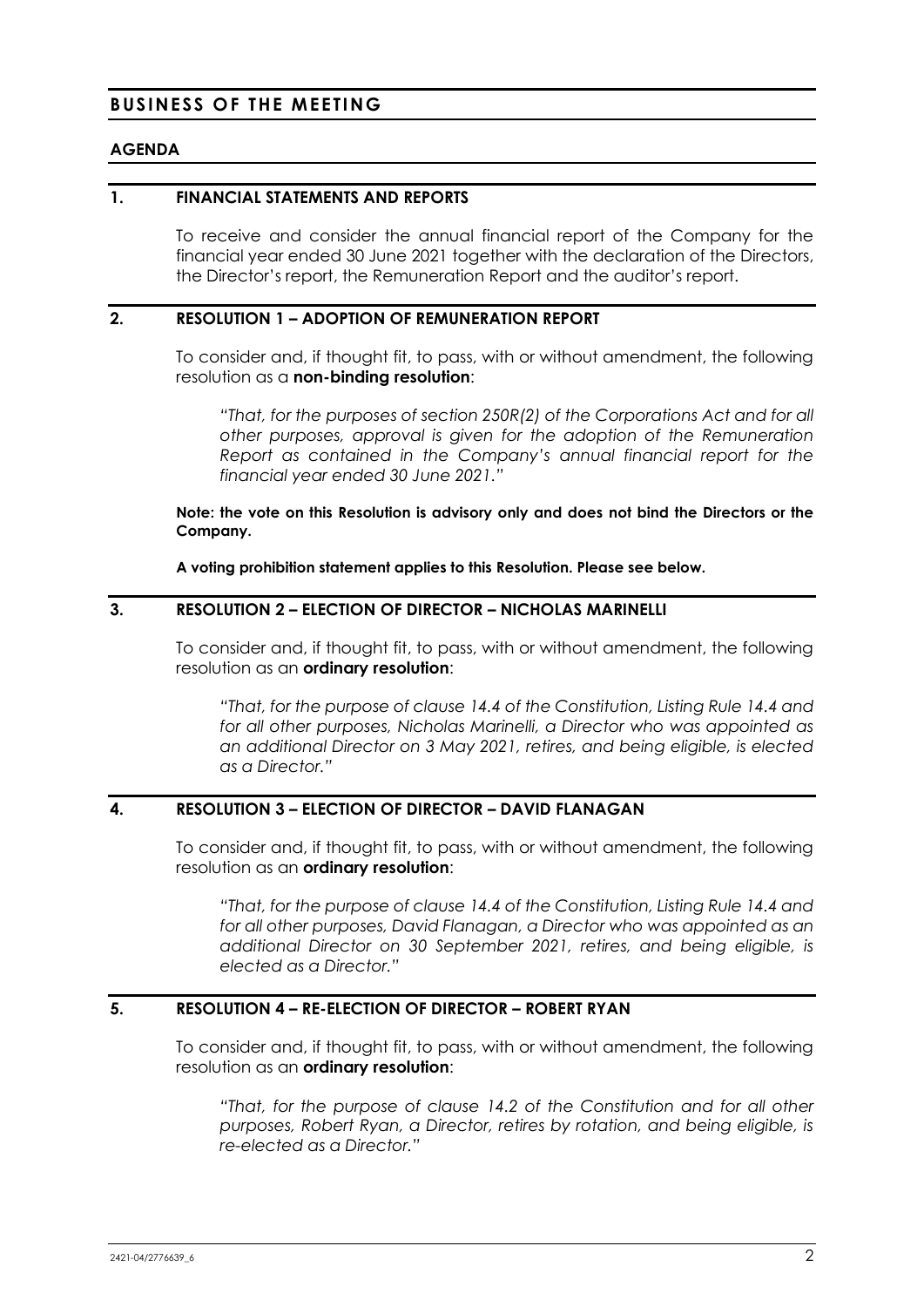#### **6. RESOLUTION 5 – INCREASE IN TOTAL AGGREGATE REMUNERATION FOR NON-EXECUTIVE DIRECTORS**

To consider and, if thought fit, to pass, with or without amendment, the following resolution as an **ordinary resolution**:

*"That, for the purposes of clause 14.8 of the Constitution, Listing Rule 10.17 and for all other purposes, Shareholders approve an increase of the total aggregate amount of fees payable to non-executive Directors from \$600,000 per annum to \$800,000 per annum in accordance with the terms and conditions set out in the Explanatory Statement."*

**A voting exclusion statement and voting prohibition statement apply to this Resolution. Please see below.**

#### **7. RESOLUTION 6 – ISSUE OF PERFORMANCE RIGHTS – MR MICHAEL SUTTON**

To consider and, if thought fit, to pass, with or without amendment, the following resolution as an **ordinary resolution**:

*"That, for the purposes of ASX Listing Rule 10.14 and for all other purposes, approval is given for the Company to issue 821,512 Performance Rights to Mr Michael Sutton (and/or his nominee) pursuant to the MACA Performance Rights Plan on the terms and conditions set out in the Explanatory Statement."*

**A voting exclusion statement and voting prohibition statement apply to this Resolution. Please see below.**

**Dated: 15 October 2021**

**By order of the Board**

**Nick Ward Company Secretary MACA Limited**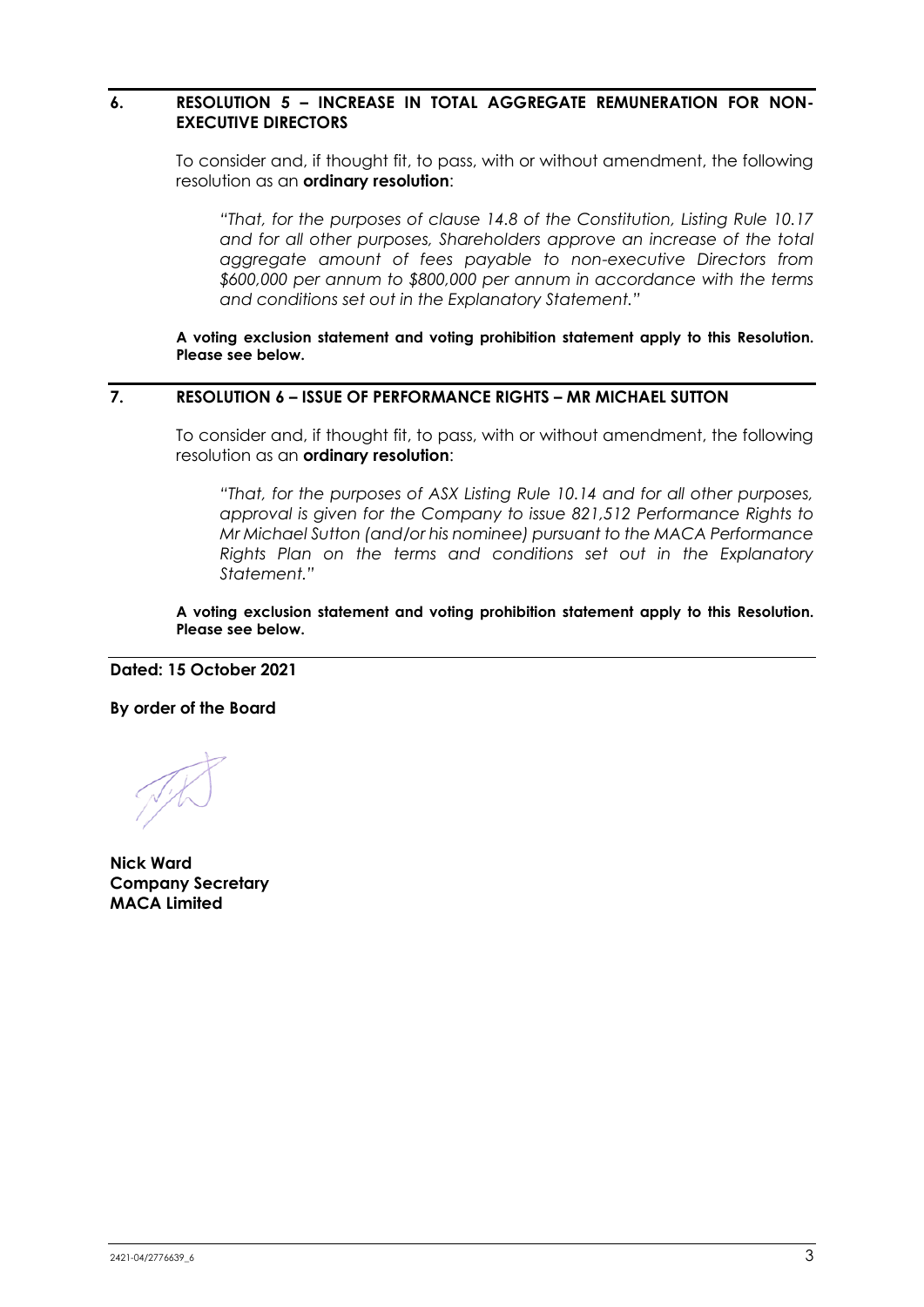#### **Voting Prohibition Statements**

| <b>Resolution 1 - Adoption</b><br>of Remuneration Report                                                           |                                                                                                                                                                                                                                                                                                                                                                                                                                                                        |                                                                                                                                                                                         | A vote on this Resolution must not be cast (in any capacity) by or on behalf<br>of either of the following persons:                                                                              |  |  |
|--------------------------------------------------------------------------------------------------------------------|------------------------------------------------------------------------------------------------------------------------------------------------------------------------------------------------------------------------------------------------------------------------------------------------------------------------------------------------------------------------------------------------------------------------------------------------------------------------|-----------------------------------------------------------------------------------------------------------------------------------------------------------------------------------------|--------------------------------------------------------------------------------------------------------------------------------------------------------------------------------------------------|--|--|
|                                                                                                                    | (a)                                                                                                                                                                                                                                                                                                                                                                                                                                                                    |                                                                                                                                                                                         | a member of the Key Management Personnel, details of whose<br>remuneration are included in the Remuneration Report; or                                                                           |  |  |
|                                                                                                                    | (b)                                                                                                                                                                                                                                                                                                                                                                                                                                                                    | a Closely Related Party of such a member.                                                                                                                                               |                                                                                                                                                                                                  |  |  |
|                                                                                                                    |                                                                                                                                                                                                                                                                                                                                                                                                                                                                        | However, a person (the <b>voter</b> ) described above may cast a vote on this<br>Resolution as a proxy if the vote is not cast on behalf of a person described<br>above and either:     |                                                                                                                                                                                                  |  |  |
|                                                                                                                    | (a)                                                                                                                                                                                                                                                                                                                                                                                                                                                                    |                                                                                                                                                                                         | the voter is appointed as a proxy by writing that specifies the way<br>the proxy is to vote on this Resolution; or                                                                               |  |  |
|                                                                                                                    | (b)                                                                                                                                                                                                                                                                                                                                                                                                                                                                    | the voter is the Chair and the appointment of the Chair as proxy:                                                                                                                       |                                                                                                                                                                                                  |  |  |
|                                                                                                                    |                                                                                                                                                                                                                                                                                                                                                                                                                                                                        | (i)                                                                                                                                                                                     | does not specify the way the proxy is to vote on this<br>Resolution: and                                                                                                                         |  |  |
|                                                                                                                    |                                                                                                                                                                                                                                                                                                                                                                                                                                                                        | (ii)                                                                                                                                                                                    | expressly authorises the Chair to exercise the proxy even<br>though this Resolution is connected directly or indirectly<br>with the remuneration of a member of the Key<br>Management Personnel. |  |  |
| <b>Resolution 5 - Increase</b><br>in Total Aggregate<br><b>Remuneration for Non-</b><br><b>Executive Directors</b> | (a)                                                                                                                                                                                                                                                                                                                                                                                                                                                                    | A person appointed as a proxy must not vote, on the basis of that<br>appointment, on this Resolution if:<br>the proxy is either:<br>a member of the Key Management Personnel; or<br>(i) |                                                                                                                                                                                                  |  |  |
| Resolution 6 - Issue of<br><b>Performance Rights -</b><br><b>Mr Michael Sutton</b>                                 | a Closely Related Party of such a member; and<br>(ii)<br>(b)<br>the appointment does not specify the way the proxy is to vote<br>on this Resolution.<br>However, the above prohibition does not apply if:<br>(a)<br>the proxy is the Chair; and<br>the appointment expressly authorises the Chair to exercise the<br>(b)<br>proxy even though this Resolution is connected directly or<br>indirectly with remuneration of a member of the Key<br>Management Personnel. |                                                                                                                                                                                         |                                                                                                                                                                                                  |  |  |

#### **Voting Exclusion Statements**

In accordance with Listing Rule 14.11, the Company will disregard any votes cast in favour of the resolution set out below by or on behalf of the following persons:

| <b>Resolution 5 – Increase</b><br>in Total Aggregate<br><b>Remuneration for Non-</b><br><b>Executive Directors</b> | A Director or an associate of that person or those persons.                                                                                                                                                                                       |  |  |
|--------------------------------------------------------------------------------------------------------------------|---------------------------------------------------------------------------------------------------------------------------------------------------------------------------------------------------------------------------------------------------|--|--|
| Resolution 6 - Issue of<br><b>Performance Rights -</b><br><b>Mr Michael Sutton</b>                                 | Any person referred to in Listing Rule 10.14.1, 10.14.2 or 10.14.3 who is<br>eligible to participate in the employee incentive scheme in question<br>(including Mr Sutton under Resolution 6) or an associate of that person<br>or those persons. |  |  |

However, this does not apply to a vote cast in favour of the Resolution by:

- (a) a person as a proxy or attorney for a person who is entitled to vote on the Resolution, in accordance with the directions given to the proxy or attorney to vote on the Resolution in that way; or
- (b) the Chair as proxy or attorney for a person who is entitled to vote on the Resolution, in accordance with a direction given to the Chair to vote on the Resolution as the Chair decides; or
- (c) a holder acting solely in a nominee, trustee, custodial or other fiduciary capacity on behalf of a beneficiary provided the following conditions are met: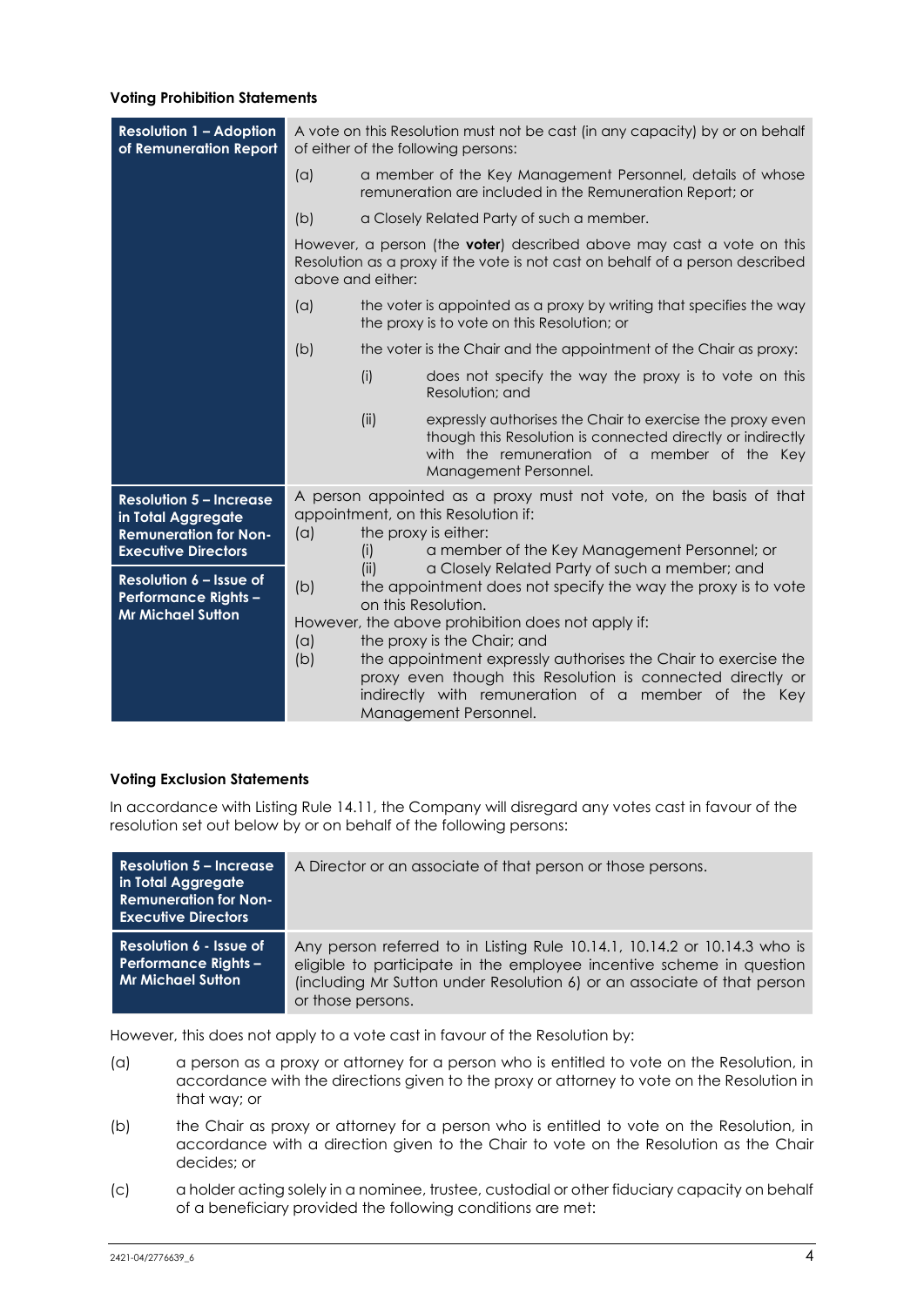- (i) the beneficiary provides written confirmation to the holder that the beneficiary is not excluded from voting, and is not an associate of a person excluded from voting, on the Resolution; and
- (ii) the holder votes on the Resolution in accordance with directions given by the beneficiary to the holder to vote in that way.

#### **Voting by proxy**

To vote by proxy, please complete and sign the enclosed Proxy Form and return by the time and in accordance with the instructions set out on the Proxy Form.

In accordance with section 249L of the Corporations Act, Shareholders are advised that:

- each Shareholder has a right to appoint a proxy;
- the proxy need not be a Shareholder of the Company; and
- a Shareholder who is entitled to cast two (2) or more votes may appoint two (2) proxies and may specify the proportion or number of votes each proxy is appointed to exercise. If the member appoints two (2) proxies and the appointment does not specify the proportion or number of the member's votes, then in accordance with section 249X(3) of the Corporations Act, each proxy may exercise one-half of the votes.

Shareholders and their proxies should be aware that:

- if proxy holders vote, they must cast all directed proxies as directed; and
- any directed proxies which are not voted will automatically default to the Chair, who must vote the proxies as directed.

#### **Voting in person**

To vote in person, attend the Meeting at the time, date and place set out above.

You may still attend the meeting and vote in person even if you have appointed a proxy. If you have previously submitted a Proxy Form, your attendance not revoke your proxy appointment unless you actually vote at the meeting for which the proxy is proposed to be used, in which case, the proxy's appointment is deemed to be revoked with respect to voting on that resolution.

Please bring your personalised Proxy Form with you as it will help you to register your attendance at the meeting. If you do not bring your Proxy Form with you, you can still attend the meeting but representatives from Computershare Investor Services Pty Ltd will need to verify your identity. You can register from 1:30pm (WST) on the day of the meeting.

#### *Should you wish to discuss the matters in this Notice of Meeting please do not hesitate to contact the Company Secretary on +61 8 6242 2600.*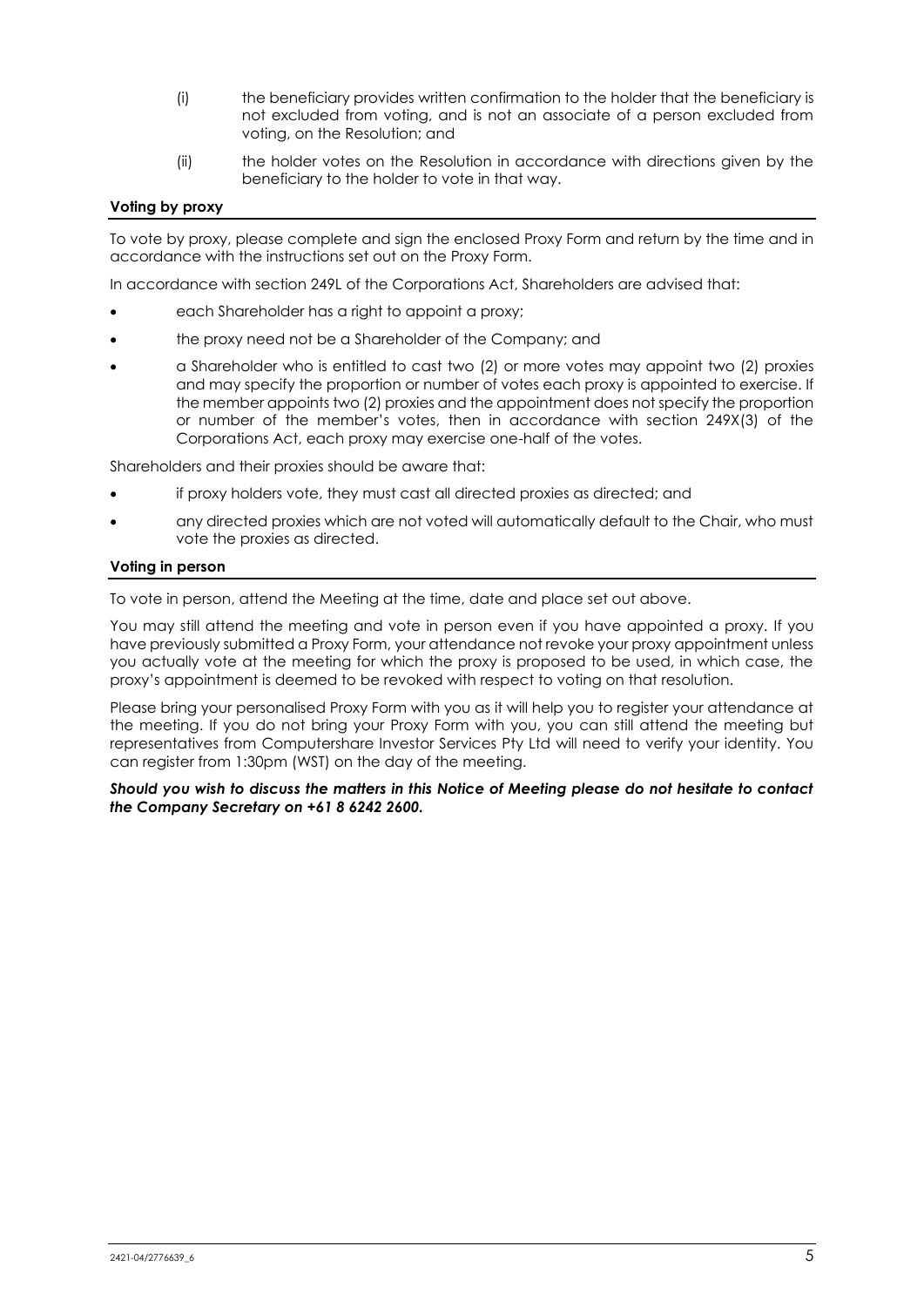# **EXPLANATORY STATEMENT**

This Explanatory Statement has been prepared to provide information which the Directors believe to be material to Shareholders in deciding whether or not to pass the Resolutions.

# **1. FINANCIAL STATEMENTS AND REPORTS**

In accordance with the Corporations Act, the business of the Meeting will include receipt and consideration of the annual financial report of the Company for the financial year ended 30 June 2021 together with the declaration of the Directors, the Directors' report, the Remuneration Report and the auditor's report.

The Company will not provide a hard copy of the Company's annual financial report to Shareholders unless specifically requested to do so. The Company's annual financial report is available on its website at www.maca.net.au.

#### **2. RESOLUTION 1 – ADOPTION OF REMUNERATION REPORT**

#### **2.1 General**

The Corporations Act requires that at a listed company's annual general meeting, a resolution that the remuneration report be adopted must be put to the shareholders. However, such a resolution is advisory only and does not bind the company or the directors of the company.

The remuneration report sets out the company's remuneration arrangements for the directors and senior management of the company. The remuneration report is part of the directors' report contained in the annual financial report of the company for a financial year.

The chair of the meeting must allow a reasonable opportunity for its shareholders to ask questions about or make comments on the remuneration report at the annual general meeting.

#### **2.2 Voting consequences**

A company is required to put to its shareholders a resolution proposing the calling of another meeting of shareholders to consider the appointment of directors of the company (**Spill Resolution**) if, at consecutive annual general meetings, at least 25% of the votes cast on a remuneration report resolution are voted against adoption of the remuneration report and at the first of those annual general meetings a Spill Resolution was not put to vote. If required, the Spill Resolution must be put to vote at the second of those annual general meetings.

If more than 50% of votes cast are in favour of the Spill Resolution, the company must convene a shareholder meeting (**Spill Meeting**) within 90 days of the second annual general meeting.

All of the directors of the company who were in office when the directors' report (as included in the company's annual financial report for the most recent financial year) was approved, other than the managing director of the company, will cease to hold office immediately before the end of the Spill Meeting but may stand for re-election at the Spill Meeting.

Following the Spill Meeting those persons whose election or re-election as directors of the company is approved will be the directors of the company.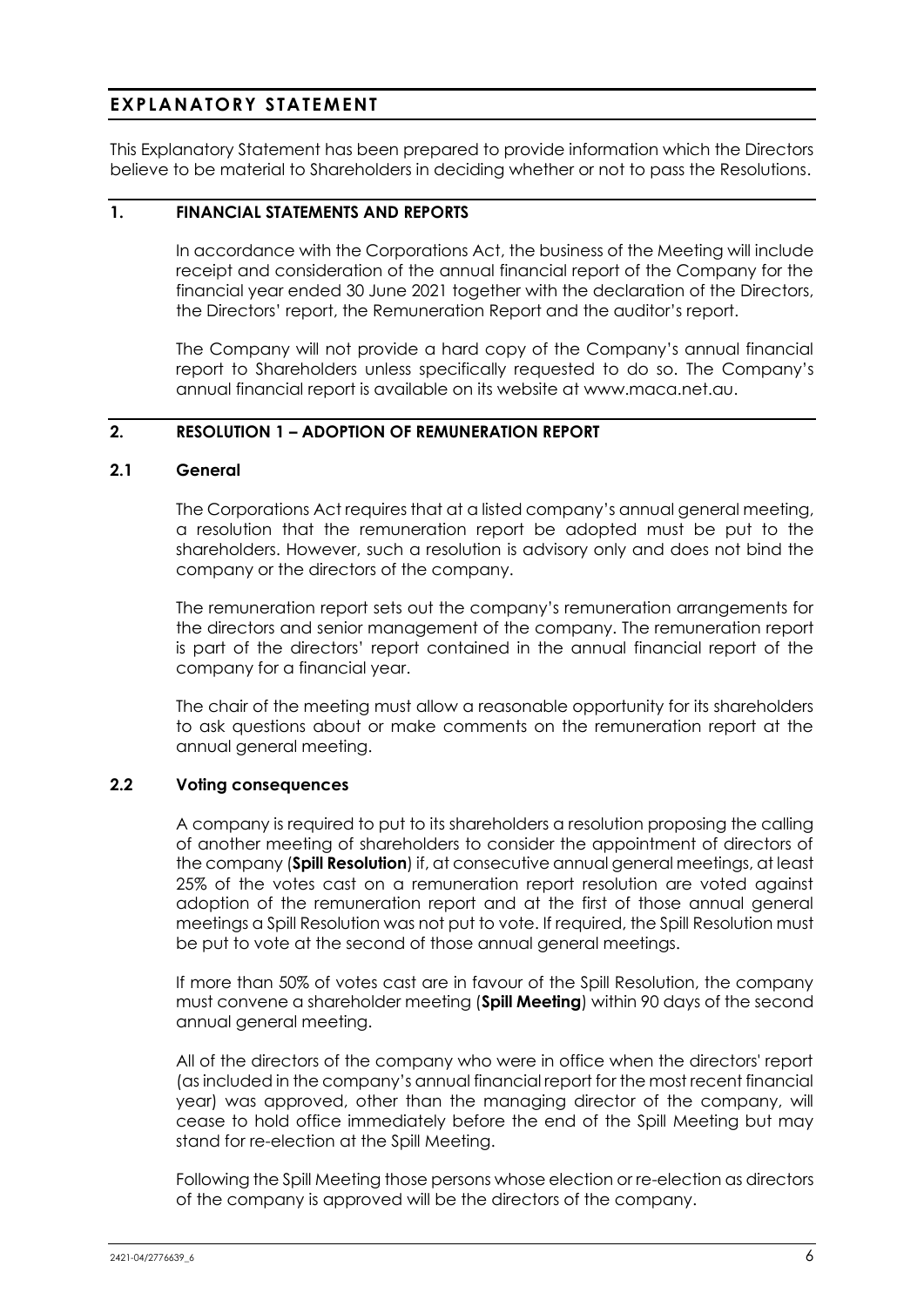#### **2.3 Previous voting results**

At the Company's previous annual general meeting the votes cast against the remuneration report considered at that annual general meeting were less than 25%. Accordingly, the Spill Resolution is not relevant for this Annual General Meeting.

# **3. RESOLUTIONS 2 AND 3 – ELECTION OF DIRECTORS – NICHOLAS MARINELLI AND DAVID FLANAGAN**

# **3.1 General**

The Constitution allows the Directors to appoint at any time a person to be a Director either to fill a casual vacancy or as an addition to the existing Directors, but only where the total number of Directors does not at any time exceed the maximum number specified by the Constitution.

Pursuant to the Constitution and Listing Rule 14.4, any Director so appointed holds office only until the next annual general meeting and is then eligible for election by Shareholders but shall not be taken into account in determining the Directors who are to retire by rotation (if any) at that meeting.

# **3.2 Resolution 2 – Election of Nicholas Marinelli**

Nicholas Marinelli, having been appointed by other Directors on 3 May 2021 in accordance with the Constitution, will retire in accordance with the Constitution and Listing Rule 14.4 and being eligible, seeks election from Shareholders.

# (a) **Qualifications and other material directorships**

Mr Marinelli has over 35 years' industry experience in the Construction, Infrastructure Services and Utilities sectors. He was the CEO of Fulton Hogan Australia between 2017 and 2019, during which he grew the business into new sectors and geographies, in addition to managing commercial acquisition activities, new venture start-ups, marketing, business development and technology. Prior to joining Fulton Hogan in 2009, Mr Marinelli held senior positions with Rinker Australia, Cemex Australia, Pioneer Construction Materials and Pioneer International, both locally in Australia and overseas. Mr Marinelli is currently a non-executive director of the Australia Road Research Board.

#### (b) **Independence**

Nicholas Marinelli has no interests, position or relationship that might influence, or reasonably be perceived to influence, in a material respect his capacity to bring an independent judgement to bear on issues before the Board and to act in the best interest of the Company as a whole rather than in the interests of an individual security holder or other party.

If elected the Board considers Nicholas Marinelli will be an independent **Director** 

#### **3.3 Resolution 3 – Election of David Flanagan**

David Flanagan, having been appointed by other Directors on 30 September 2021 in accordance with the Constitution, will retire in accordance with the Constitution and Listing Rule 14.4 and being eligible, seeks election from Shareholders.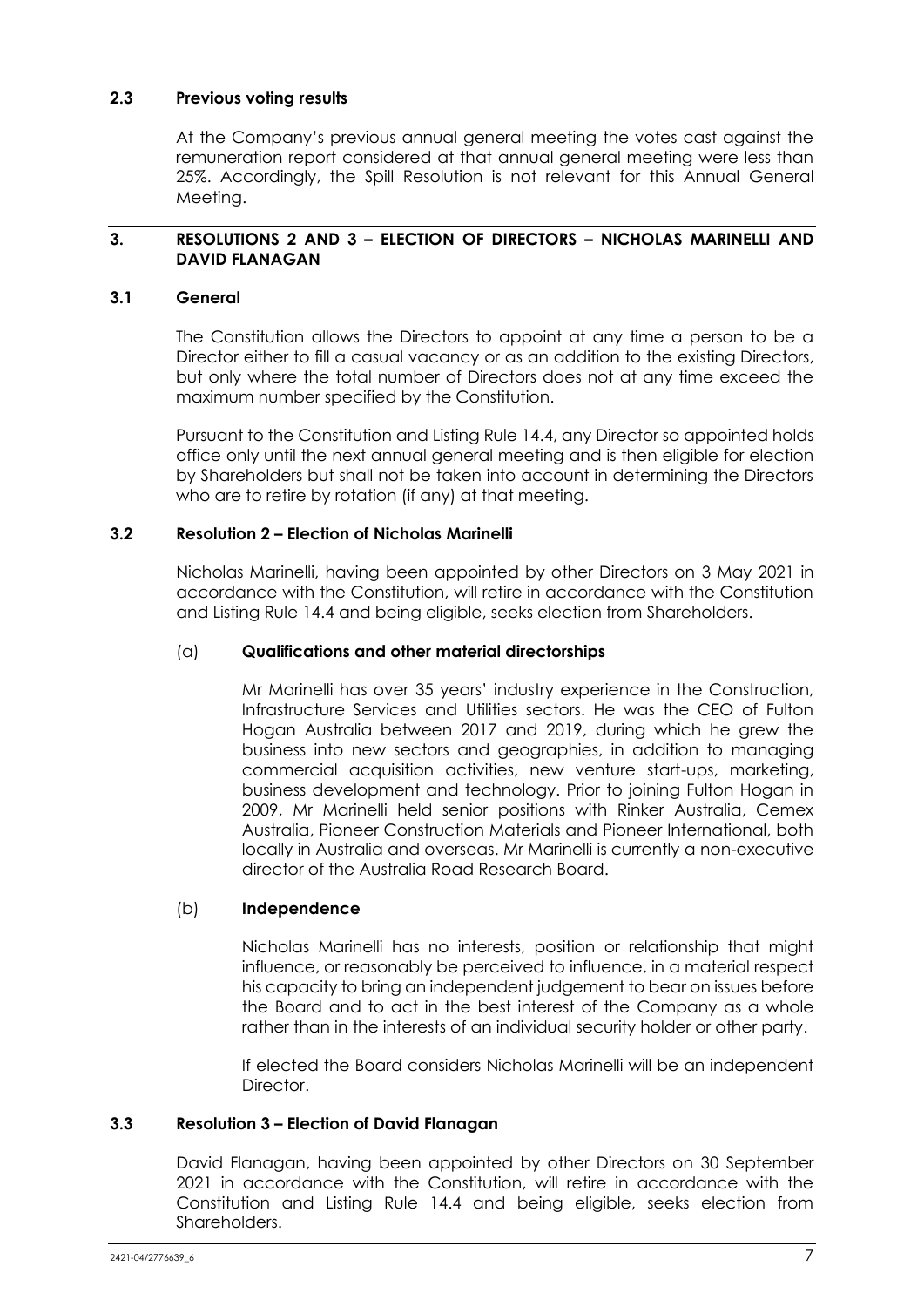# (a) **Qualifications and other material directorships**

David Flanagan AM CitWA, is a geologist with more than 25 years' experience in the mining and mineral exploration industry in Australia, Indonesia and Africa. David has a BSc in Mining & Minerals Exploration Geology, undertaken at Curtin University, WA School of Mines in Western Australia. He is a Fellow of the Australian Institute of Company Directors and Member of the Australian Institute of Mining and Metallurgy. David was the founding Managing Director of Atlas Iron Limited. During his tenure at Atlas Iron he oversaw its growth from a junior explorer to an ASX Top 50 company, and the operator of three iron ore mines producing at a rate of 12Mtpa.

David is currently Executive Chairman of Battery Minerals Limited and Chair of Australian Remote Operations for Space and Earth. He is also an Ambassador for the Western Australian Parks Foundation and Patron of Many Rivers Opportunities, Kalparrin and The Fathering Project

# (b) **Independence**

David Flanagan has no interests, position or relationship that might influence, or reasonably be perceived to influence, in a material respect his/her capacity to bring an independent judgement to bear on issues before the Board and to act in the best interest of the Company as a whole rather than in the interests of an individual security holder or other party.

If elected the Board considers David Flanagan will be an independent Director.

# **3.4 Other material information**

The Company conducts appropriate checks on the background and experience of candidates before their appointment to the Board. The Company undertook such checks prior to the appointment of Nicholas Marinelli and David Flanagan.

Nicholas Marinelli and David Flanagan have each confirmed that they considers they will have sufficient time to fulfil their responsibilities as a Non-Executive Director of the Company and do not consider that any other commitment will interfere with their availability to perform their duties as a Non-Executive Directors of the Company.

#### **3.5 Board recommendation**

The Board has reviewed the performance of Nicholas Marinelli and David Flanagan since their respective appointments to the Board and considers that their skills and experience will continue to enhance the Board's ability to perform its role. Accordingly, the Board supports the election of Nicholas Marinelli and David Flanagan and recommends that Shareholders vote in favour of Resolutions 2 and 3.

# **4. RESOLUTION 4 – RE-ELECTION OF DIRECTOR – ROBERT RYAN**

#### **4.1 General**

The Constitution sets out the requirements for determining which Directors are to retire by rotation at an annual general meeting.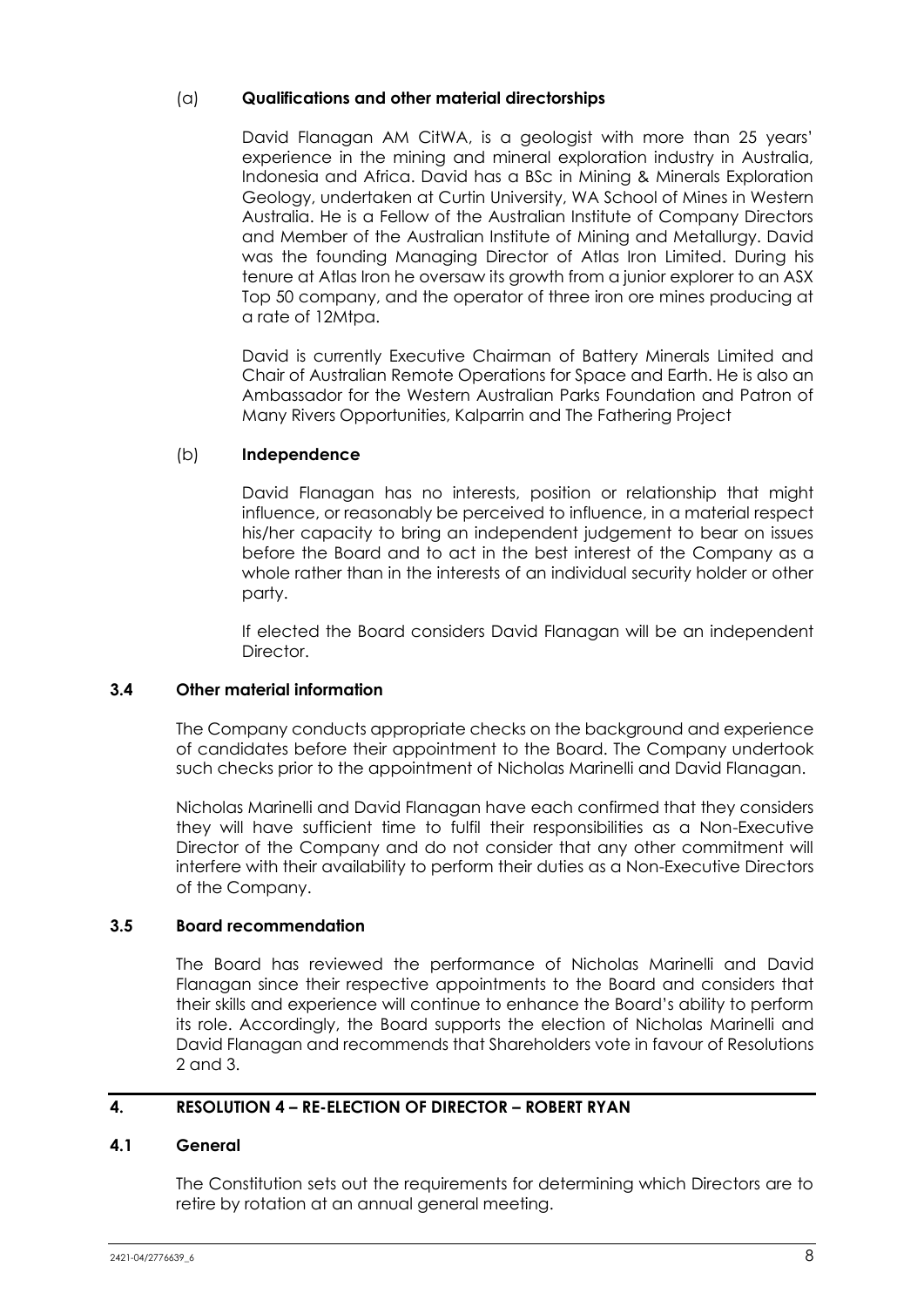Robert Ryan, who has served as a Director since 18 August 2015 and was last reelected on 15 November 2019, retires by rotation and seeks re-election.

#### **4.2 Qualifications and other material directorships**

Mr Ryan brings over 40 years' experience in civil engineering and construction to the Board. For 10 years he worked at a senior level for a significant public company working in engineering services. Prior to that Mr Ryan ran the Western Australian civil division of that business for 4 years contributing at a strategic level to the senior management group whilst the civil business established itself throughout Australia. During that time the business experienced significant growth. Mr Ryan later accepted a strategic role aligned to business growth and improvement, working on specific tasks both in Australia and overseas, reporting directly to the CEO of the infrastructure division. Mr Ryan was also a partner in a successful civil earthmoving business for 12 years.

#### **4.3 Independence**

If re-elected the Board considers Robert Ryan will be an independent Director.

#### **4.4 Board recommendation**

The Board has reviewed Robert Ryan's performance since his appointment to the Board and considers that Robert Ryan's skills and experience will continue to enhance the Board's ability to perform its role. Accordingly, the Board supports the re-election of Robert Ryan and recommends that Shareholders vote in favour of Resolution 4.

#### **5. RESOLUTION 5 – INCREASE IN TOTAL AGGREGATE REMUNERATION FOR NON-EXECUTIVE DIRECTORS**

#### **5.1 General**

Listing Rule 10.17 provides that an entity must not increase the total aggregate amount of directors' fees payable to all of its non-executive directors without the approval of holders of its ordinary securities.

Directors' fees include all fees payable by the entity or any of its child entities to a non-executive director for acting as a director of the entity or any of its child entities (including attending and participating in any board committee meetings), superannuation contributions for the benefit of a non-executive director and any fees which a non-executive director agrees to sacrifice for other benefits. It does not include reimbursement of genuine out of pocket expenses, genuine "special exertion" fees paid in accordance with an entity's constitution, or securities issued to a non-executive director under Listing Rules 10.11 or 10.14 with the approval of the holders of its ordinary securities.

Clauses 14.7 and 14.8 of the Constitution also provide that total aggregate remuneration payable to the non-executive Directors will not exceed the sum initially set by the Constitution and subsequently increased by ordinary resolution of Shareholders in a general meeting.

The maximum aggregate amount of fees payable to the non-executive Directors is currently set at \$600,000.

Resolution 5 seeks Shareholder approval for the purposes of clause 14.8 of the Constitution and Listing Rule 10.17 to increase the total aggregate amount of fees payable to non-executive Directors to \$800,000.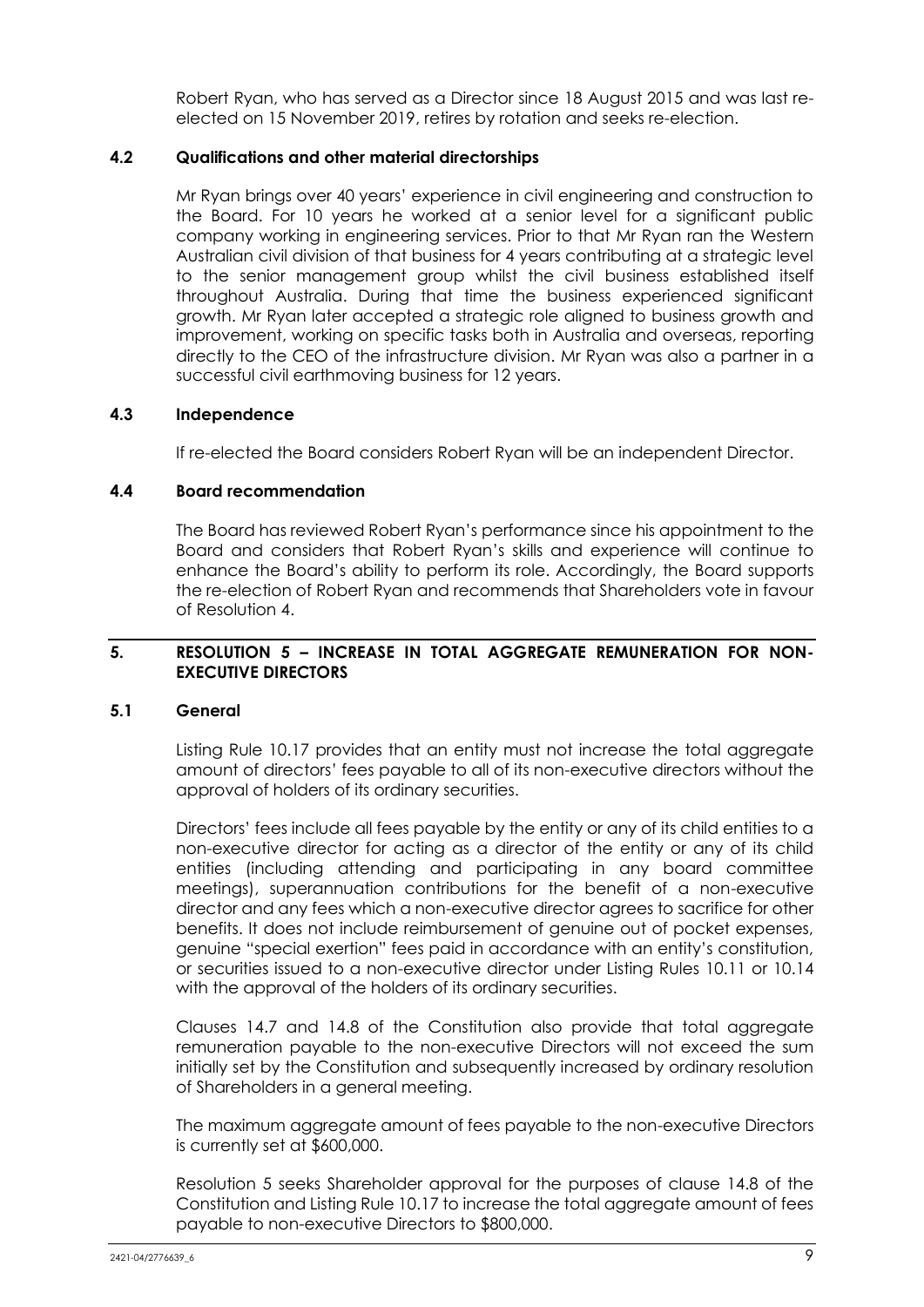The maximum aggregate amount of fees proposed to be paid to non-executive Directors per annum has been determined after reviewing similar companies listed on ASX and also by considering the Board's Non-Executive Director renewal and recruitment strategy, and the Directors believe that this level of remuneration is in line with corporate remuneration of similar companies.

#### **5.2 Technical information required by Listing Rule 10.17**

If Resolution 5 is passed, the maximum aggregate amount of fees payable to the non-executive Directors will increase by \$200,000 to \$800,000. Whilst it is not envisaged that the maximum amount sought will be utilised immediately, the increase to maximum aggregate amount of fees payable may enable the Company to:

- (a) fairly remunerate both existing and any new non-executive directors joining the Board;
- (b) remunerate its non-executive Directors appropriately for the expectations placed upon them both by the Company and the regulatory environment in which it operates; and
- (c) have the ability to attract and retain non-executive directors whose skills and qualifications are appropriate for a company of the size and nature of the Company.

If Resolution 5 is not passed, the maximum aggregate amount of fees payable to non-executive Directors will remain at \$600,000. This may inhibit the ability of the Company to remunerate, attract and retain appropriately skilled non-executive directors.

In the past three years, the Company has not issued any securities to nonexecutive Directors pursuant to Listing Rules 10.11 and 10.14.

#### **5.3 Board Recommendation**

Given the interest of the non-executive Directors in this Resolution, the Board makes no recommendation to Shareholders regarding this Resolution.

# **6. RESOLUTION 6 – ISSUE OF PERFORMANCE RIGHTS – MR MICHAEL SUTTON**

#### **6.1 General**

The Company has agreed, subject to obtaining Shareholder approval, that Mr Sutton (and/or his nominees), the Managing Director of the Company, be issued 821,512 Performance Rights respectively pursuant to the MACA Performance Rights Plan (**Plan**).

Details of the performance criteria to be satisfied for these Performance Rights to convert to Shares are set out in Schedule 1 and additional terms and conditions of the Performance Rights are set out in Schedule 2.

The purpose of the issue of the Performance Rights to Mr Sutton (and/or his nominees) is to further align and reward Mr Sutton's performance in achieving specified performance milestones within a specified performance period.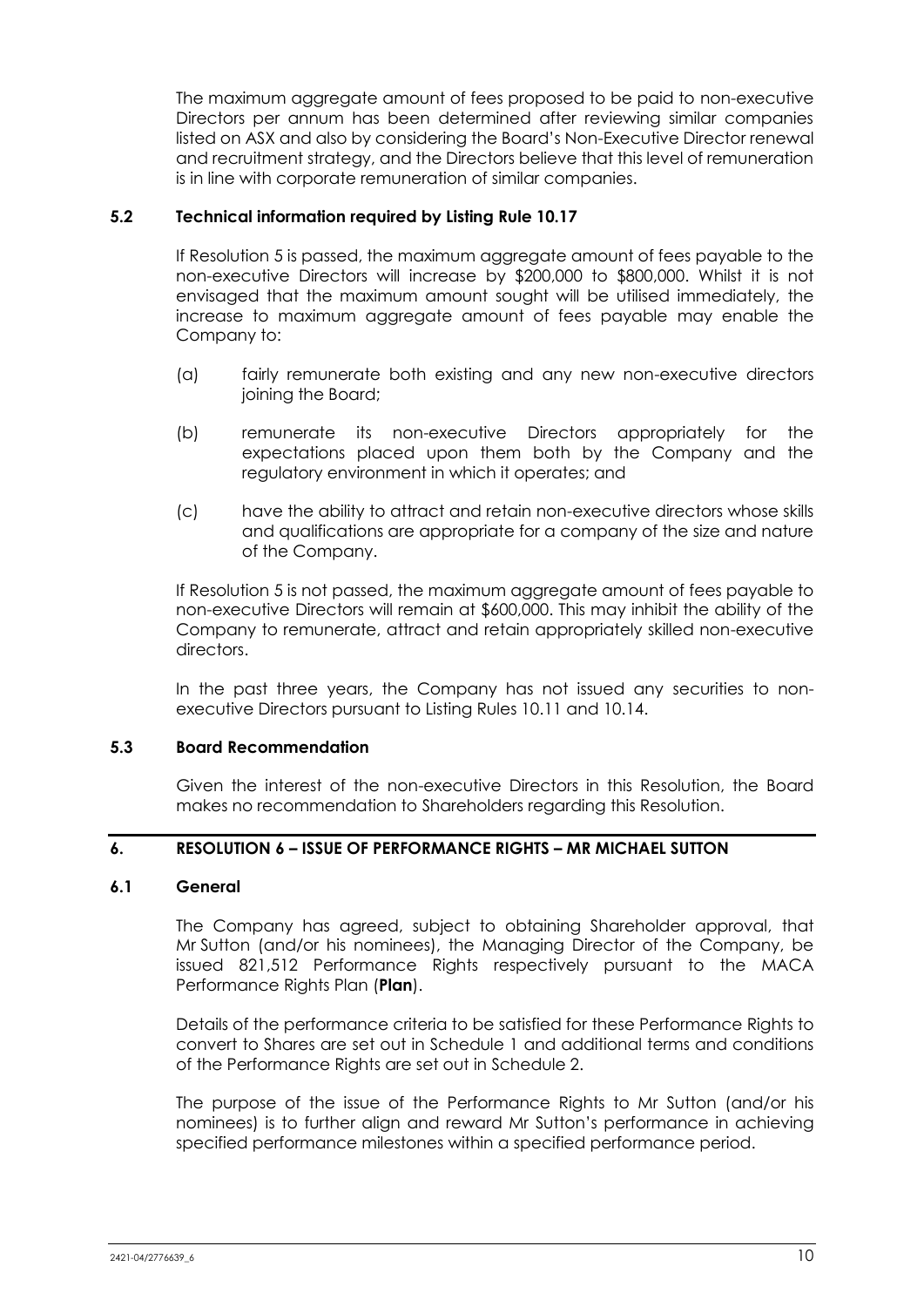# **6.2 Chapter 2E of the Corporations Act**

For a public company, or an entity that the public company controls, to give a financial benefit to a related party of the public company, the public company or entity must:

- (a) obtain the approval of the public company's members in the manner set out in sections 217 to 227 of the Corporations Act; and
- (b) give the benefit within 15 months following such approval,

unless the giving of the financial benefit falls within an exception set out in sections 210 to 216 of the Corporations Act.

The issue of the Performance Rights to Mr Sutton (or his nominee/s) constitutes giving a financial benefit and Mr Sutton is a related party of the Company by virtue of being a Director.

The Directors (other than Mr Sutton, who abstained from considering this matter due to his material personal interest) consider that the issue of the Performance Rights to Mr Sutton (and/or his nominees) is reasonable remuneration which falls within the exception in section 211 of the Corporations Act, and accordingly, Shareholder approval pursuant to Chapter 2E of the Corporations Act is not required.

# **6.3 Listing Rule 10.14**

Listing Rule 10.14 provides that an entity must not permit any of the following persons to acquire equity securities under an employee incentive scheme without the approval of the holders of its ordinary securities:

- 10.14.1 a director of the entity;
- 10.14.2 an associate of a director of the entity; or
- 10.14.3 a person whose relationship with the entity or a person referred to in Listing Rules 10.14.1 to 10.14.2 is such that, in ASX's opinion, the acquisition should be approved by security holders.

The issue of Performance Rights to Mr Sutton falls within Listing Rule 10.14.1 and therefore requires the approval of Shareholders under Listing Rule 10.14.

Resolution 6 seeks the required Shareholder approval for the issue of the Performance Rights under and for the purposes of Listing Rule 10.14.

#### **6.4 Technical information required by Listing Rule 14.1A**

If Resolution 6 is passed, the Company will be able to proceed with the issue of the Performance Rights to Mr Sutton under the Plan within three years after the date of the Meeting (or such later date as permitted by any ASX waiver or modification of the Listing Rules). As approval pursuant to Listing Rule 7.1 is not required for the issue of the Performance Rights (because approval is being obtained under Listing Rule 10.14), the issue of the Performance Rights will not use up any of the Company's 15% annual placement capacity.

If Resolution 6 is not passed, the Company will not be able to proceed with the issue of the Performance Rights to Mr Sutton under the Plan.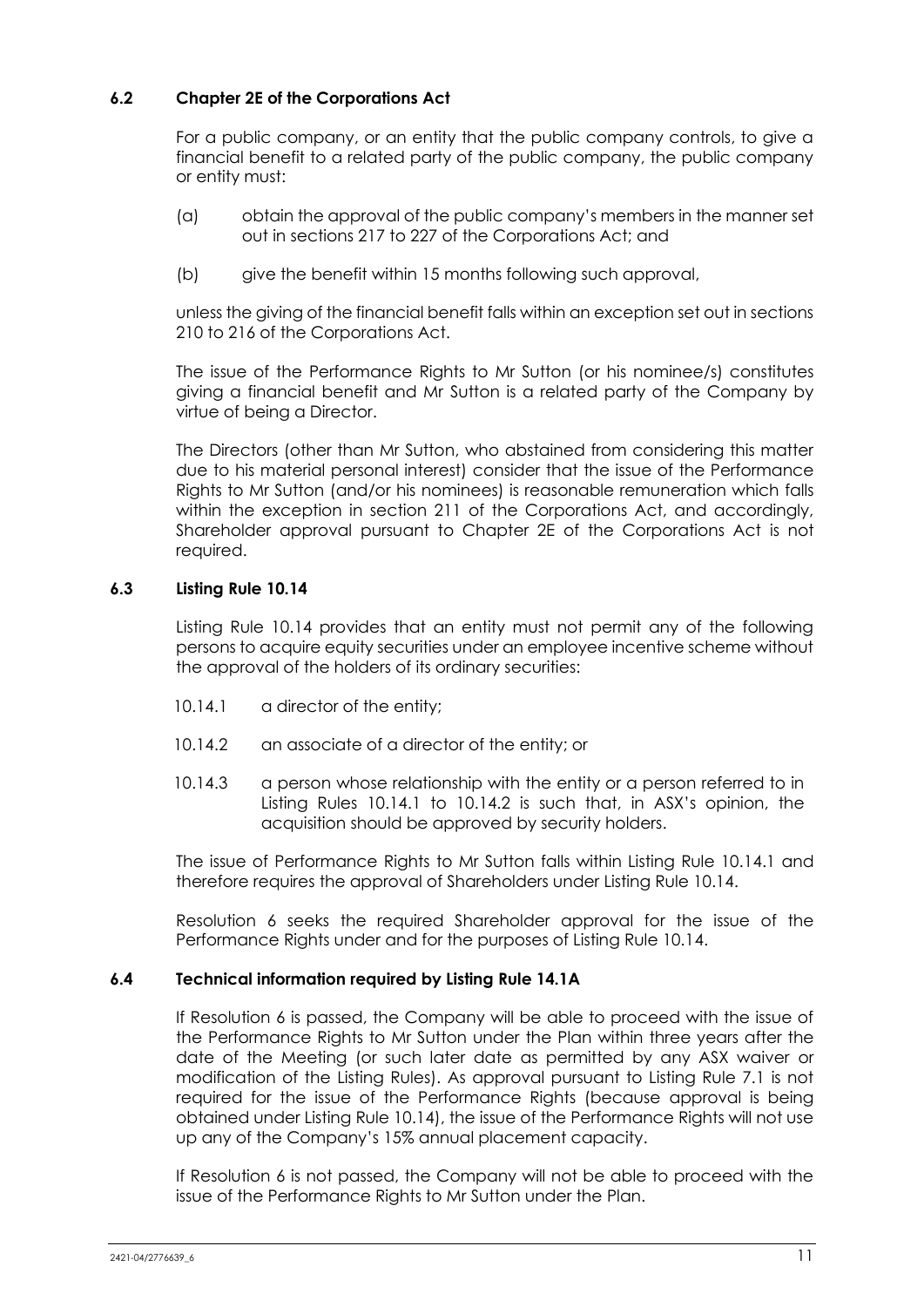# **6.5 Technical information required by Listing Rule 10.15**

The following information is provided to satisfy the requirements of ASX Listing Rule 10.15 (being the information required to be disclosed for the purposes of ASX Listing Rule 10.14):

- (a) the Performance Rights will be issued to Mr Sutton (and/or his nominee), who falls within the category set out in Listing Rule 10.14.1, by virtue of Mr Sutton being a Director;
- (b) the maximum number of Performance Rights to be issued to Mr Sutton (and/or his nominee) is 821,512;
- (c) the current total fixed remuneration package for Mr Sutton is \$706,500, comprising of directors' salary of \$681,500, a superannuation payment of \$25,000. In addition, Mr Sutton is entitled to receive short-term incentives representing up to 60% of his total fixed remuneration, payable by 50% in cash and the remaining 50% awarded in equity deferred for a twelve month period and long term incentives representing up to 50% of his total fixed remuneration, payable in Performance Rights. If the Performance Rights are issued, the total remuneration package of Mr Sutton will increase by \$353,250, being the value of the Performance Rights;
- (d) 821,512 Performance Rights have previously been issued to Mr Sutton for nil cash consideration under the Plan
- (e) a summary of the material terms and conditions of the Performance Rights is set out in Schedule 2;
- (f) the Performance Rights are unquoted performance rights. The Company has chosen to grant the Performance Rights to Mr Sutton for the following reasons:
	- (i) the Performance Rights are unlisted, therefore the grant of the Performance Rights has no immediate dilutionary impact on Shareholders;
	- (ii) the issue of Performance Rights to Mr Sutton will align his interests with those of Shareholders;
	- (iii) the issue of the Performance Rights is a reasonable and appropriate method to provide cost effective remuneration as the non-cash form of this benefit will allow the Company to spend a greater proportion of its cash reserves on its operations than it would if alternative cash forms of remuneration were given to Mr Sutton; and
	- (iv) it is not considered that there are any significant opportunity costs to the Company or benefits foregone by the Company in granting the Performance Rights on the terms proposed;
- (g) the Company values the Performance Rights at \$353,250 (being \$0.43 per Performance Right) based on a third party valuation using a Monte-Carlo simulation model;
- (h) the Company intends to issue the Performance Rights to Mr Sutton (and/or his nominee) within 12 months of the date of this Meeting. However, in any case, the issue of the Performance Rights will occur no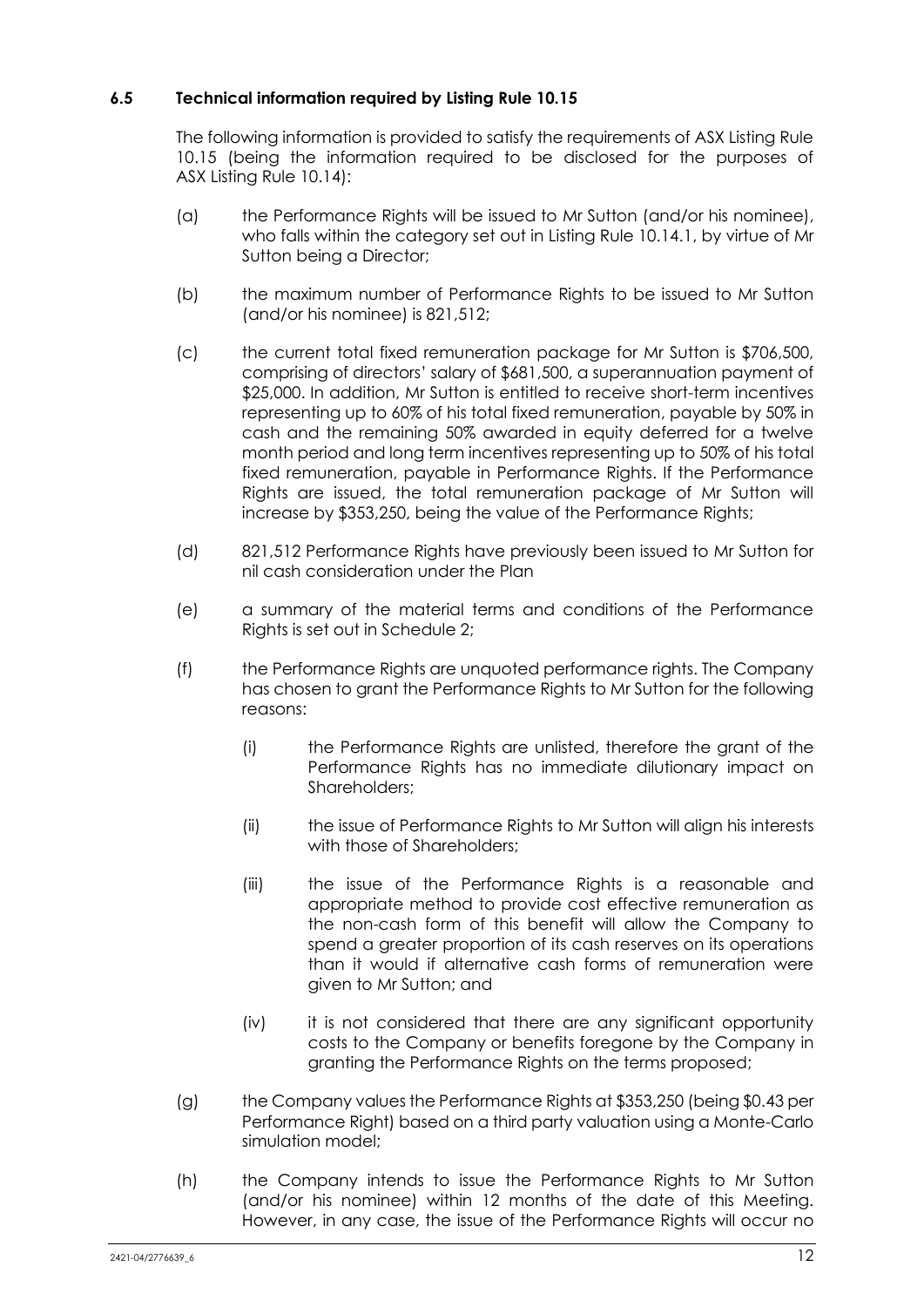later than 3 years after the date of the Meeting (or such later date as permitted by any ASX waiver or modification of the Listing Rules) and it is anticipated the Performance Rights will be issued on one date;

- (i) the issue price of the Performance Rights will be nil, as such no funds will be raised from the issue of the Performance Rights;
- (j) a summary of the material terms and conditions of the Plan is set out in Schedule 3;
- (k) no loan is being made to Mr Sutton in connection with the acquisition of the Performance Rights;
- (l) details of any Performance Rights issued under the Plan will be published in the annual report of the Company relating to the period in which they were issued, along with a statement that approval for the issue was obtained under Listing Rule 10.14; and
- (m) as at the date of this Notice, Mr Sutton is the only person covered by ASX Listing Rule 10.14 that the Board has declared to be eligible to be issued Performance Rights under the Plan (i.e. a Director, an associate of the Director, or a person whose relationship with the Company, Director or associate of the Director is, in ASX's opinion, such that approval should be obtained), however, in accordance with the definition of "Eligible Participant" in the Plan, it is possible that in the future, the Board may determine that any of the other Directors (being Geoff Baker, Robert Ryan, Nick Marinelli and David Flanagan, if elected) may become eligible to participate in the Plan. However, these additional persons who may be covered by Listing Rule 10.14 who become entitled to participate in an issue of Performance Rights under the Plan after Resolution 6 is approved and who were not named in this Notice will not participate until approval is obtained under Listing Rule 10.14.

#### **6.6 Directors' Recommendation**

With Mr Michael Sutton abstaining on Resolution 6, the remaining Directors recommend that Shareholders vote in favour of Resolution 6.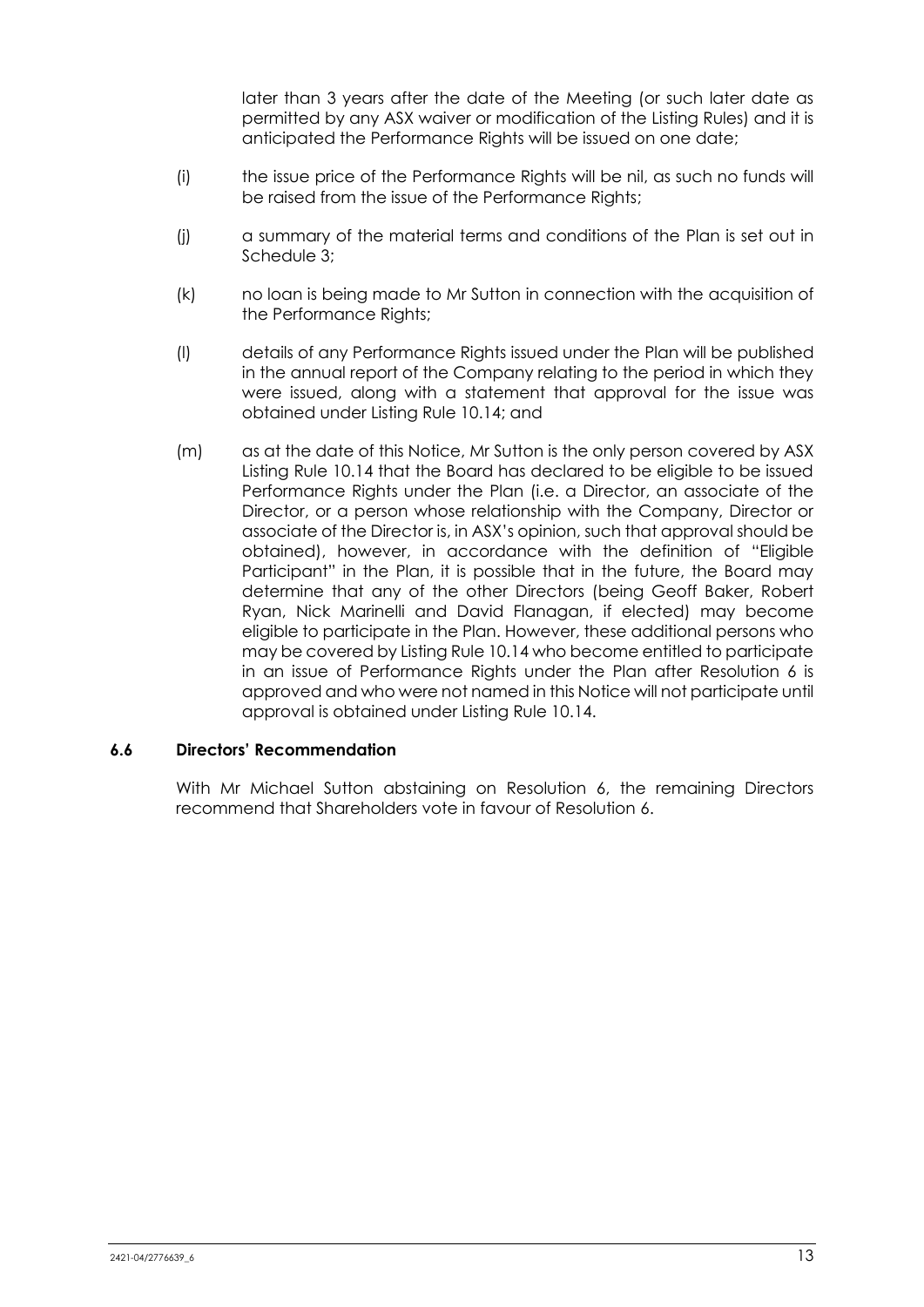# **GLOSSARY.**

**\$** means Australian dollars.

**Annual General Meeting** or **Meeting** means the meeting convened by the Notice.

**ASX** means ASX Limited (ACN 008 624 691) or the financial market operated by ASX Limited, as the context requires.

**Board** means the current board of directors of the Company.

**Chair** means the chair of the Meeting.

**Closely Related Party** of a member of the Key Management Personnel means:

- (a) a spouse or child of the member;
- (b) a child of the member's spouse;
- (c) a dependent of the member or the member's spouse;
- (d) anyone else who is one of the member's family and may be expected to influence the member, or be influenced by the member, in the member's dealing with the entity;
- (e) a company the member controls; or
- (f) a person prescribed by the Corporations Regulations 2001 (Cth) for the purposes of the definition of 'closely related party' in the Corporations Act.

**Company** means Maca Limited (ACN 144 745 782).

**Constitution** means the Company's constitution.

**Corporations Act** means the *Corporations Act 2001* (Cth).

**Directors** means the current directors of the Company.

**Explanatory Statement** means the explanatory statement accompanying the Notice.

**Key Management Personnel** has the same meaning as in the accounting standards issued by the Australian Accounting Standards Board and means those persons having authority and responsibility for planning, directing and controlling the activities of the Company, or if the Company is part of a consolidated entity, of the consolidated entity, directly or indirectly, including any director (whether executive or otherwise) of the Company, or if the Company is part of a consolidated entity, of an entity within the consolidated group.

**Listing Rules** means the Listing Rules of ASX.

**Notice** or **Notice of Meeting** means this notice of meeting including the Explanatory Statement and the Proxy Form.

**Performance Right** means the right to subscribe to one Share in the capital of the Company upon the completion of the performance criteria set out in Schedule 1.

**Proxy Form** means the proxy form accompanying the Notice.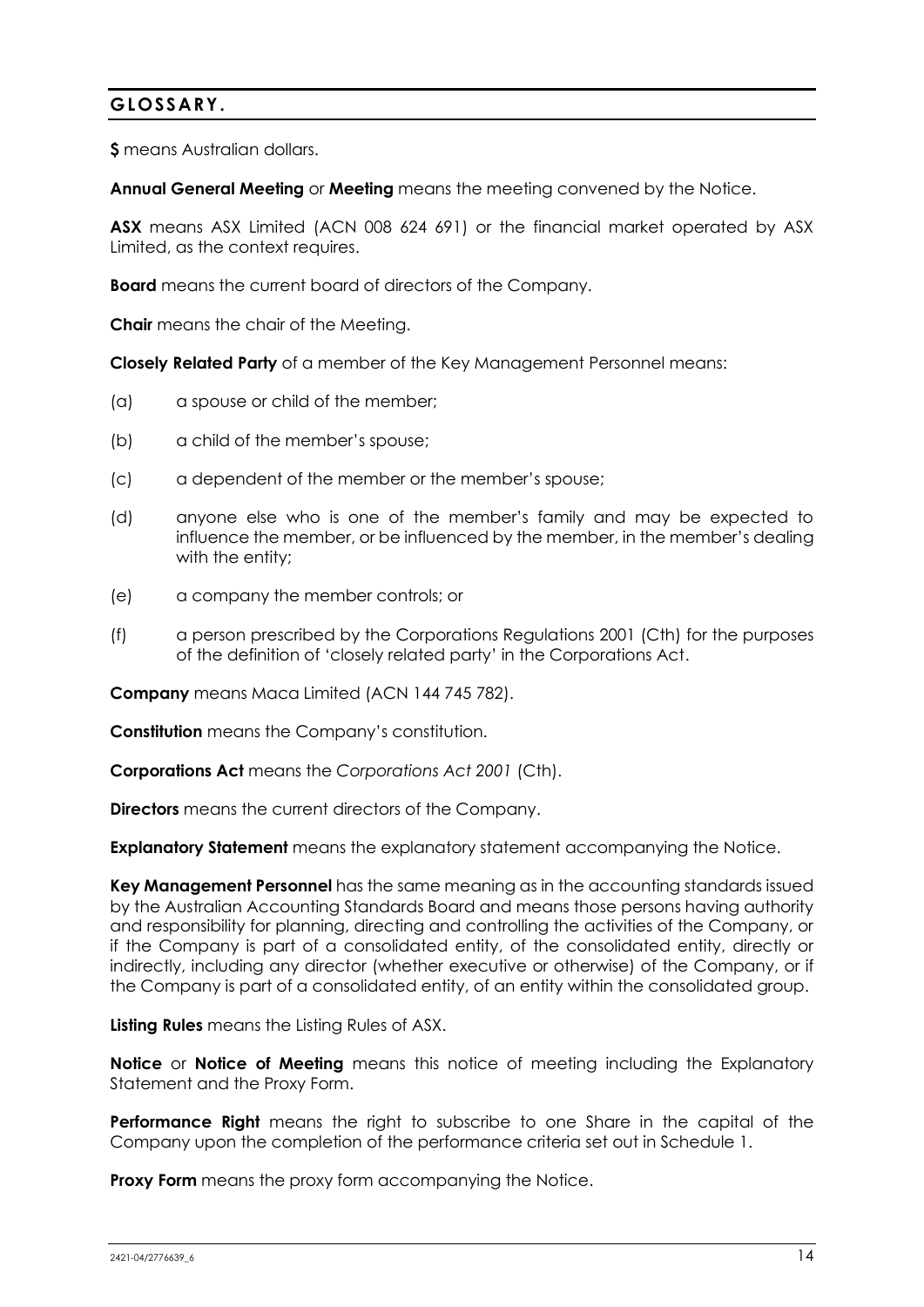**Remuneration Report** means the remuneration report set out in the Director's report section of the Company's annual financial report for the year ended 30 June 2021.

**Resolutions** means the resolutions set out in the Notice, or any one of them, as the context requires.

**Shareholder** means a registered holder of a fully paid ordinary share in the capital of the Company.

**WST** means Western Standard Time as observed in Perth, Western Australia.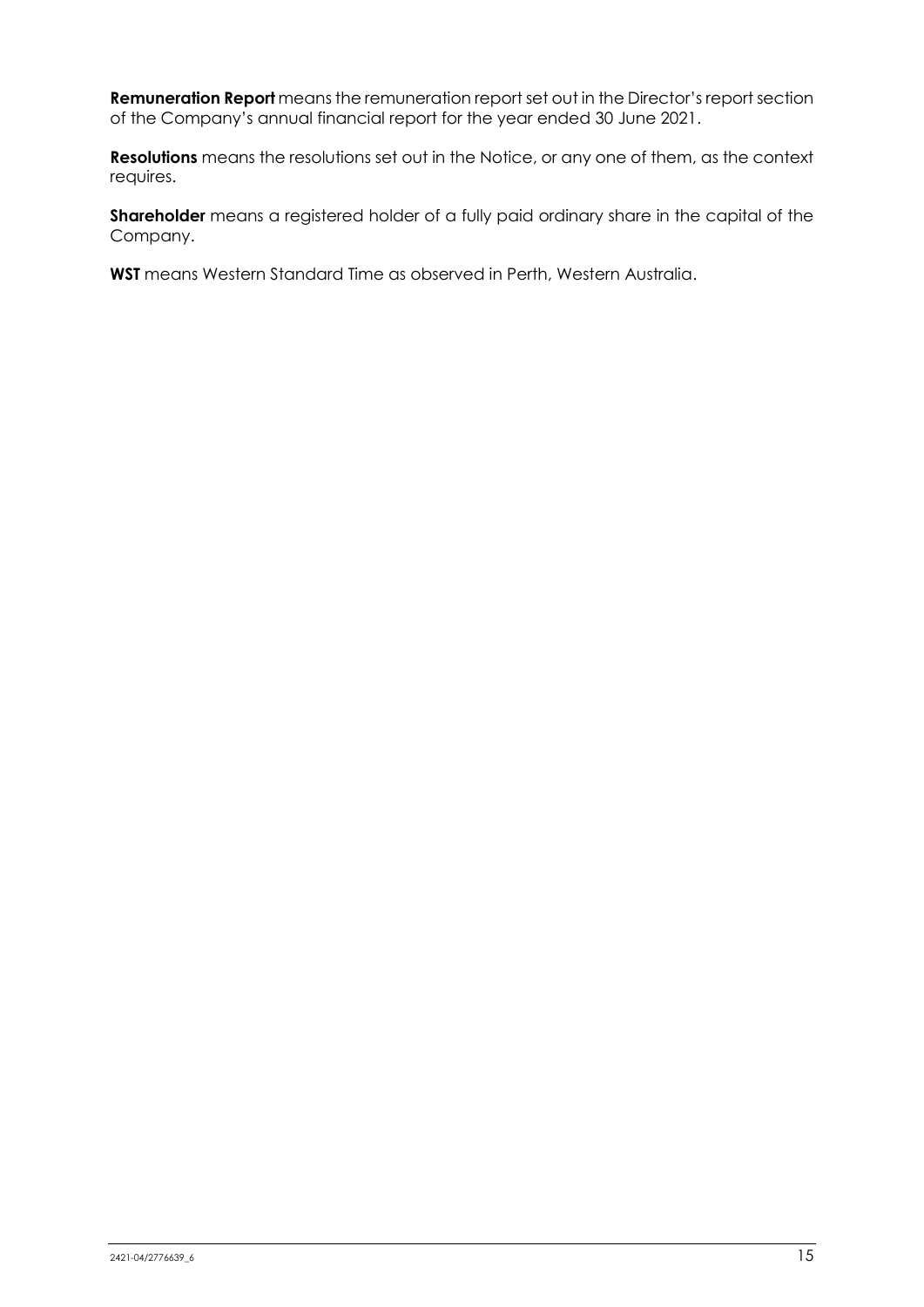# **SCHEDULE 1 – PERFORMANCE CRITERIA OF THE PERFORMANCE RIGHTS**

The Performance Criteria relates to the Company's TSR (defined below) (**TSR**) percentile ranking over the Performance Period relative to the TSR achieved by the companies S&P/ASX Small Ordinaries Accumulation Index (XSOAI) (**Comparator Group**) over the Performance Period (defined below). Specifically, if the Company's TSR over the Performance Period is:

- (a) below the 50th percentile of the TSR achieved by the Comparator Group, no Performance Rights will vest;
- (b) between the 50th and 75th percentile of the TSR achieved by the Comparator Group then between 50% and 100% of the Performance Rights will vest on a prorata basis; and
- (c) at or above the 75th percentile of the TSR achieved by the Comparator Group, 100% of the Performance Rights will vest.

**TSR** means, broadly, the increase in the share price plus dividends paid, excluding franking credits and taxation, over the Performance Period calculated as the Compound Annual Growth Rate.

**Performance Period** means the period beginning on 1 July 2021 and ending on 30 June 2024.

In the event that the Performance Criteria is not met within the Performance Period, the Performance Rights will not vest and as a result, no new Shares will be issued.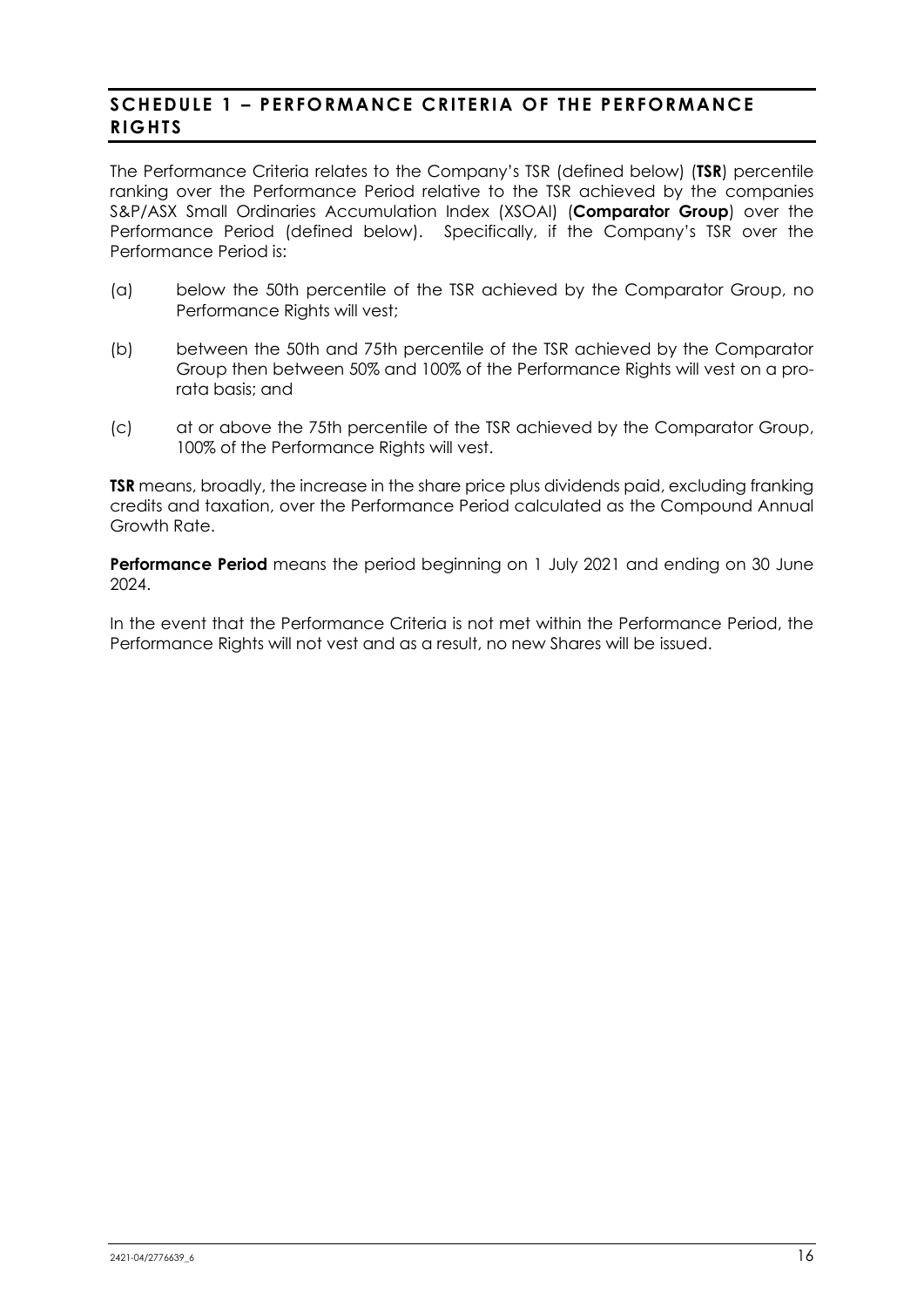# **SCHEDULE 2 - TERMS AND CONDITIONS OF PERFORMANCE RIGHTS**

A summary of the terms and conditions of the Performance Rights to be issued pursuant to Resolution 6 are out below

- (a) (**Performance Criteria**): The Performance Rights will vest subject to the satisfaction of specified performance criteria (**Performance Criteria**) over a specified period of time (**Performance Period**) as set out in Schedule 1.
- (b) (**Notification to holder**): The Company shall notify the holder in writing when the Performance Criteria has been satisfied.
- (c) (**Conversion**): Following the vesting of a Performance Right, a Performance Right may be exercised, by the holder lodging with the Board a notice of exercise of that Performance Right. Subject to paragraph (j), each Performance Right will convert into one Share.
- (d) (**Share ranking**): All Shares issued upon the vesting of Performance Rights will upon issue rank pari passu in all respects with other Shares.
- (e) (**Application to ASX**): The Performance Rights will not be quoted on ASX. The Company must apply for the official quotation of a Share issued on conversion of a Performance Right on ASX within the time period required by the Listing Rules.
- (f) (**Transfer of Performance Rights**): The Performance Rights are not transferrable.
- (g) (**Expiry Date**)**:** Each Performance Right shall otherwise expire on 30 September 2024 (**Expiry Date**). All unconverted Performance Rights of the relevant class will automatically lapse at that time.
- (h) (**Lapsing Otherwise**): If the holder's engagement with the Company (or one of its subsidiaries) is terminated for whatever reason, any unvested Performance Rights held by the holder will automatically lapse.
- (i) (**Participation in new issues**): There are no participation rights or entitlements inherent in the Performance Rights and a holder will not be entitled to participate in new issues of capital offered to Shareholders during the currency of the Performance Rights without converting the Performance Rights.
- (j) (**Reorganisation of capital**): If, at any time, the issued capital of the Company is reorganised (including consolidation, subdivision, reduction or return), all rights of a holder are to be changed in a manner consistent with the Corporations Act and the Listing Rules (if applicable) at the time of the reorganisation.
- (k) (**Dividend and Voting Rights**): The Performance Rights do not confer on the holder an entitlement to vote (except as otherwise required by law) or receive dividends.
- (l) (**Deferral of conversion if resulting in a prohibited acquisition of Shares**): If the conversion of a Performance Right would result in any person being in contravention of section 606(1) of the Corporations Act (**General Prohibition**) then the conversion of that Performance Right shall be deferred until such later time or times that the conversion would not result in a contravention of the General Prohibition. In assessing whether a conversion of a Performance Right would result in a contravention of the General Prohibition:
	- (i) the holder may give written notification to the Company if they consider that the conversion of a Performance Right may result in the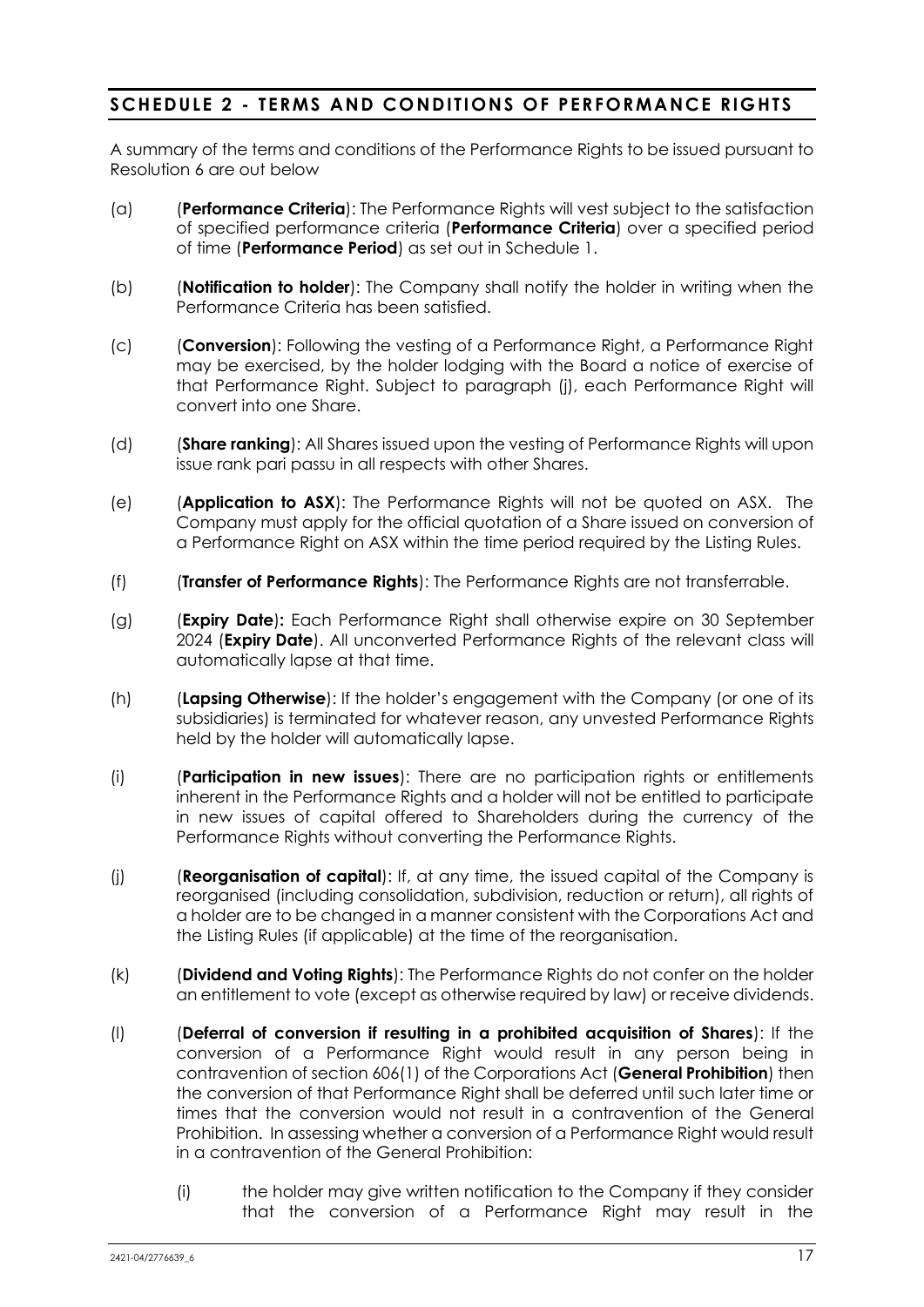contravention of the General Prohibition. The absence of such written notification from the holder will entitle the Company to assume the conversion of a Performance Right will not result in any person being in contravention of the General Prohibition; and

- (ii) the Company may (but is not obliged to) by written notice to a holder request a holder to provide the written notice referred to in paragraph (l)(i) within seven days if the Company considers that the conversion of a Performance Right may result in a contravention of the General Prohibition. The absence of such written notification from the holder will entitle the Company to assume the conversion of a Performance Right will not result in any person being in contravention of the General Prohibition.
- (m) (**No rights to return of capital**): A Performance Right does not entitle the holder to a return of capital, whether in a winding up, upon a reduction of capital or otherwise.
- (n) (**Rights on winding up**): A Performance Right does not entitle the holder to participate in the surplus profits or assets of the Company upon winding up.
- (o) (**No other rights**): A Performance Right gives the holder no rights other than those expressly provided by these terms and those provided at law where such rights at law cannot be excluded by these terms.
- (p) (**Plan**): The terms of the Performance Rights are supplemented by the terms of the Plan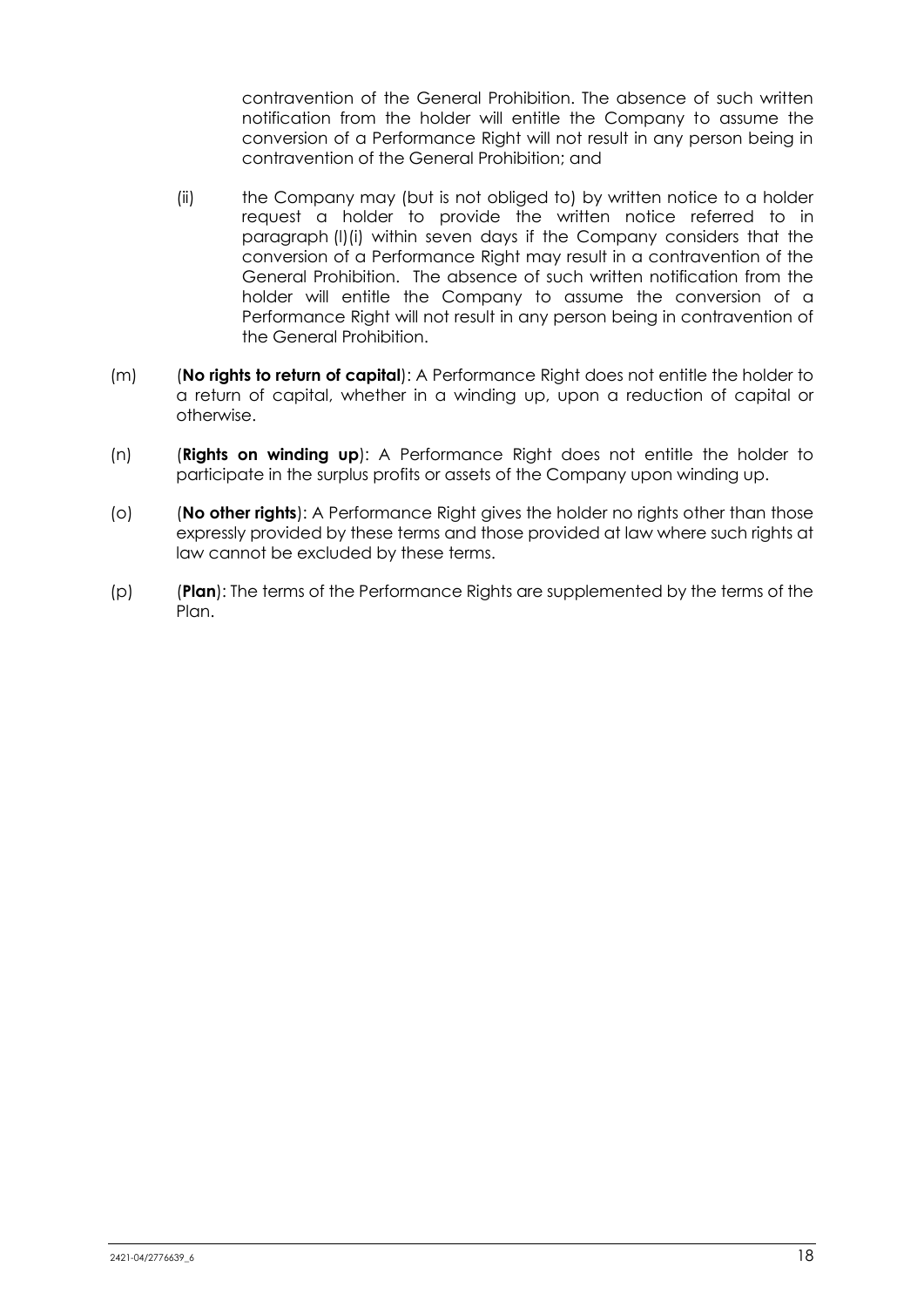# **SCHEDULE 3 – TERMS AND CONDITIONS OF PERFORMANCE RIGHTS PLAN**

The principal terms of the Plan are summarised below:

#### (a) **Eligible Participant** means:

- (i) a Director (whether executive or non-executive) of any Group Company;
- (ii) a full or part time employee of any Group Company;
- (iii) a casual employee or contractor of a Group Company to the extent permitted by the Class Order; or
- (iv) a prospective participant, being a person to whom the offer is made but who can only accept the offer if an arrangement has been entered into that will result in the person becoming an Eligible Participant under paragraphs(a), (b) or (c) above,

who is declared by the Board to be eligible to receive grants of Performance Rights under the Plan.

- (b) **Offers**: The Board may, from time to time, in its absolute discretion, make an Offer to any Eligible Participant (including an Eligible Participant who has previously received an Offer) to apply for up to a specified number of **Performance** Rights, upon the terms set out in the Plan and such additional terms and conditions as the Board determines. In addition, an Eligible Participant may renounce the offer in favour of a nominee specified in the Plan.
- (c) **Performance Rights**: Each Performance Right, once vested, entitles the holder, to the issue or transfer of one Share.
- (d) **Vesting Conditions**: The Board will determine the vesting conditions (if any) that must be satisfied before a Performance Right vests, and the date by which a vesting condition must be satisfied.
- (e) **Vesting**: A Performance Right will vest where vesting conditions are satisfied or where, despite vesting conditions not being satisfied:
	- (i) the Board (in its absolute discretion) resolves that unvested Performance Rights have vested as a result of:
		- (A) Special Circumstances arising in relation to a Relevant Person in respect of those Performance Rights; or
		- (B) a Change of Control occurring; or
	- (ii) the Company passing a resolution for voluntary winding up, or an order is made for the compulsory winding up of the Company.
- (f) **Lapse of a Performance Right**: A Performance Right will lapse upon the earlier to occur of:
	- (i) an unauthorised dealing in, or hedging of, the Performance Right;
	- (ii) a vesting condition in relation to the Performance Right is not satisfied by the end of the vesting period, or becomes incapable of satisfaction, as determined by the Board in its absolute discretion;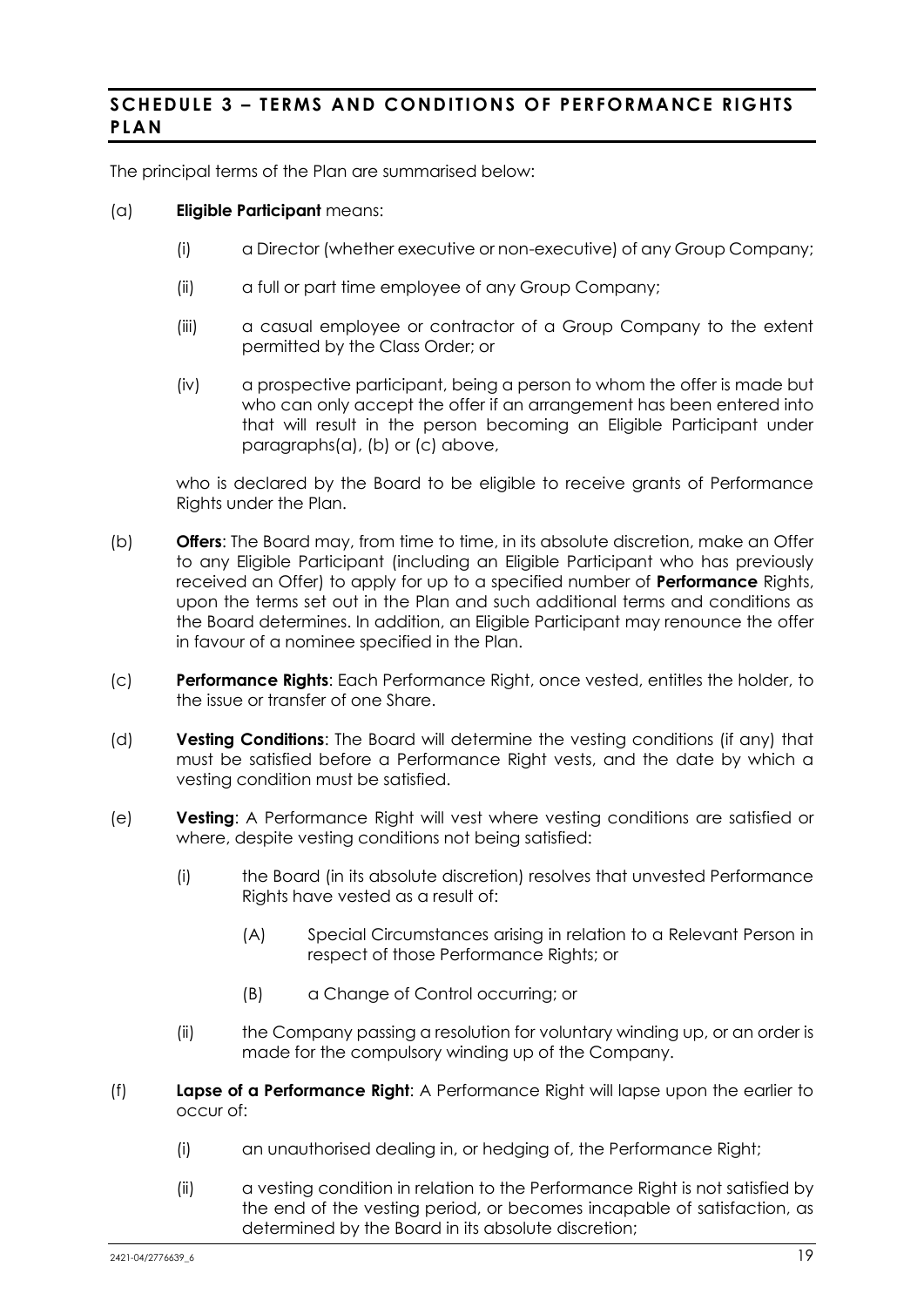- (iii) a Relevant Person ceases to be an Eligible Participant, unless the Board in its absolute discretion, resolves to allow the unvested Performance Rights to remain unvested after the Relevant Person ceases to be an Eligible Participant;
- (iv) the Board deems that a Performance Right lapses due to fraud, dishonesty or other improper behaviour of the Participant;
- (v) the Company undergoes a Change of Control or the Board passes a resolution for voluntary winding up, or an order is made for the compulsory winding up of the Company;
- (vi) the expiry date of the Performance Right; and
- (vii) seven (7) years after the date of grant of the Performance Right.
- (g) **Not transferrable**: Performance Rights are only transferrable with the prior written consent of the Board (which may be withheld in its absolute discretion) or by force of law upon death to the Participant's legal personal representative or upon bankruptcy to the Participant's trustee in bankruptcy.
- (h) **Shares**: Shares resulting from the vesting of the Performance Rights shall, subject to any Share Sale Restrictions (refer below) from the date of issue or transfer, rank on equal terms with all other Shares on issue or transfer as the context requires except as regards any rights attaching to such Shares by reference to a record date prior to the date of their issue or transfer.
- (i) **Quotation of Shares**: If Shares issued under the Plan are quoted on the ASX, the Company will, subject to the Listing Rules, apply to the ASX for those Shares to be quoted on ASX within 10 business days of the later of the date the Shares are issued and the date any restriction period applying to the disposal of Shares ends.
- (j) **Share Sale Restrictions**: The Board may, in its discretion, determine at any time up until Performance Rights vest, that a restriction period will apply to some or all of the Shares allocated under the Plan up to a maximum of seven (7) years from the grant date of the Performance Rights.

# (k) **Trustee**:

- (i) The Board may, in its absolute discretion, on or before the time of making an offer, determine that Performance Rights offered to an Eligible Participant may be held by a trustee on trust for the benefit of the eligible Participant.
- (ii) The Company and the trustee may implement any procedure, or enter into such arrangements, as they consider necessary to restrict a Participant from dealing with any Shares for as long as those Shares are subject to a restriction period, including establishing a trust or where Shares may be held by a trustee on trust for the benefit of the Participant if they are not already, and Participants are deemed to agree to such arrangements.
- (iii) The Company may authorise the trustee to acquire on-market any Shares required to be given to a Participant following the exercise of vested Performance Rights in accordance with the Plan and the offer (including any restriction conditions) and the trust deed.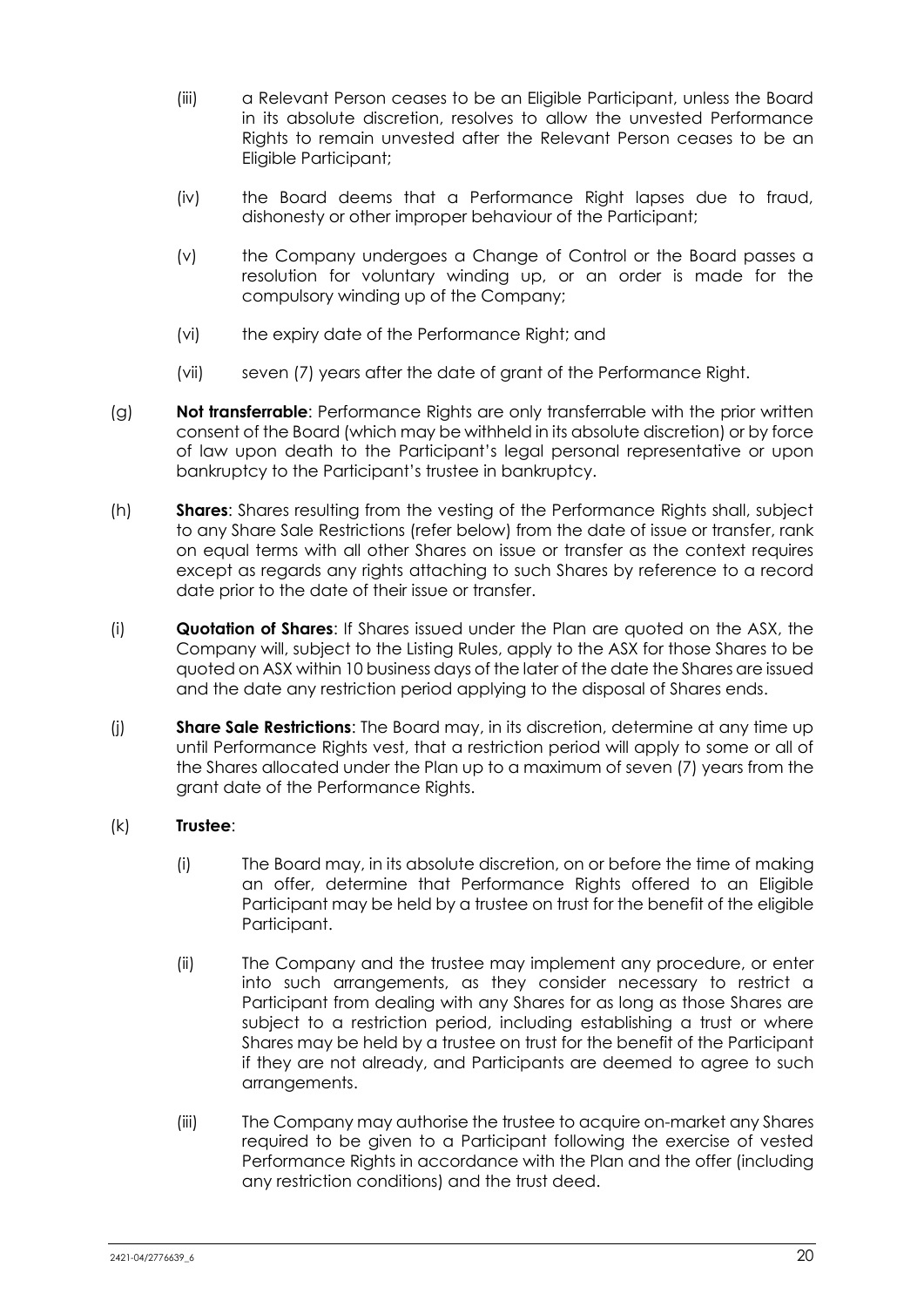- (iv) The Board may do all things necessary for the establishment, administration, operation and funding of a trust established pursuant to a trust deed.
- (l) **No Participation Rights**: There are no participating rights or entitlements inherent in the Performance Rights and participants will not be entitled to participate in new issues of capital offered to Shareholders during the currency of the Performance Rights without the Participant being allocated Shares under the Plan.
- (m) **No Change**: A Performance Right does not confer the right to a change in the number of underlying Shares over which the Performance Right can be exercised.
- (n) **Reorganisation**: If, at any time, the issued capital of the Company is reorganised (including consolidation, subdivision, reduction or return), all rights of a Participant are to be changed in a manner consistent with the Applicable Law at the time of the reorganisation.
- (o) **Amendments**: Subject to express restrictions set out in the Plan and complying with Applicable Law, the Board may at any time by resolution amend or add to all or any of the provisions of the Plan, an offer or the terms or conditions of any Performance Right granted under the Plan and waive or amend the application of the Plan in relation to a Participant.
- (p) **Restrictions on amendments**: The Board must not make any amendment to the Plan which will have a material effect on the powers, rights or obligations of the trustee without first consulting with, and obtaining the written consent of, the trustee (which consent must not be unreasonably withheld or delayed). Without the consent of the Participant, no amendment may be made to the terms of any granted Performance Right which reduced the rights of the Participant in respect of that Performance Right, other than an amendment introduced primarily:
	- (i) for the purpose of complying with or conforming to present or future State or Commonwealth legislation governing or regulating the maintenance or operation of the Plan or like plans;
	- (ii) to correct any manifest error or mistake; or
	- (iii) to enable a member of the Group to comply with the Applicable Law and any applicable foreign law; or
	- (iv) to take into consideration possible adverse tax implications in respect of the Plan arising from, amongst others, adverse rulings from the Commissioner of Taxation, changes to tax legislation (including an official announcement by the Commonwealth of Australia) and/or changes in the interpretation of tax legislation by a court of competent jurisdiction.
- (q) **Overriding restrictions on issue or transfer and exercise**: Notwithstanding the Rules or the terms of any Performance Right, no Performance Right may be offered, granted or exercised and no Share may be issued or transferred under the Plan if to do so:
	- (i) would contravene the Applicable Law; or
	- (ii) would contravene the local laws or customs of an Eligible Participant's country of residence or in the opinion of the Board would require actions to comply with those local laws or customs which are impractical.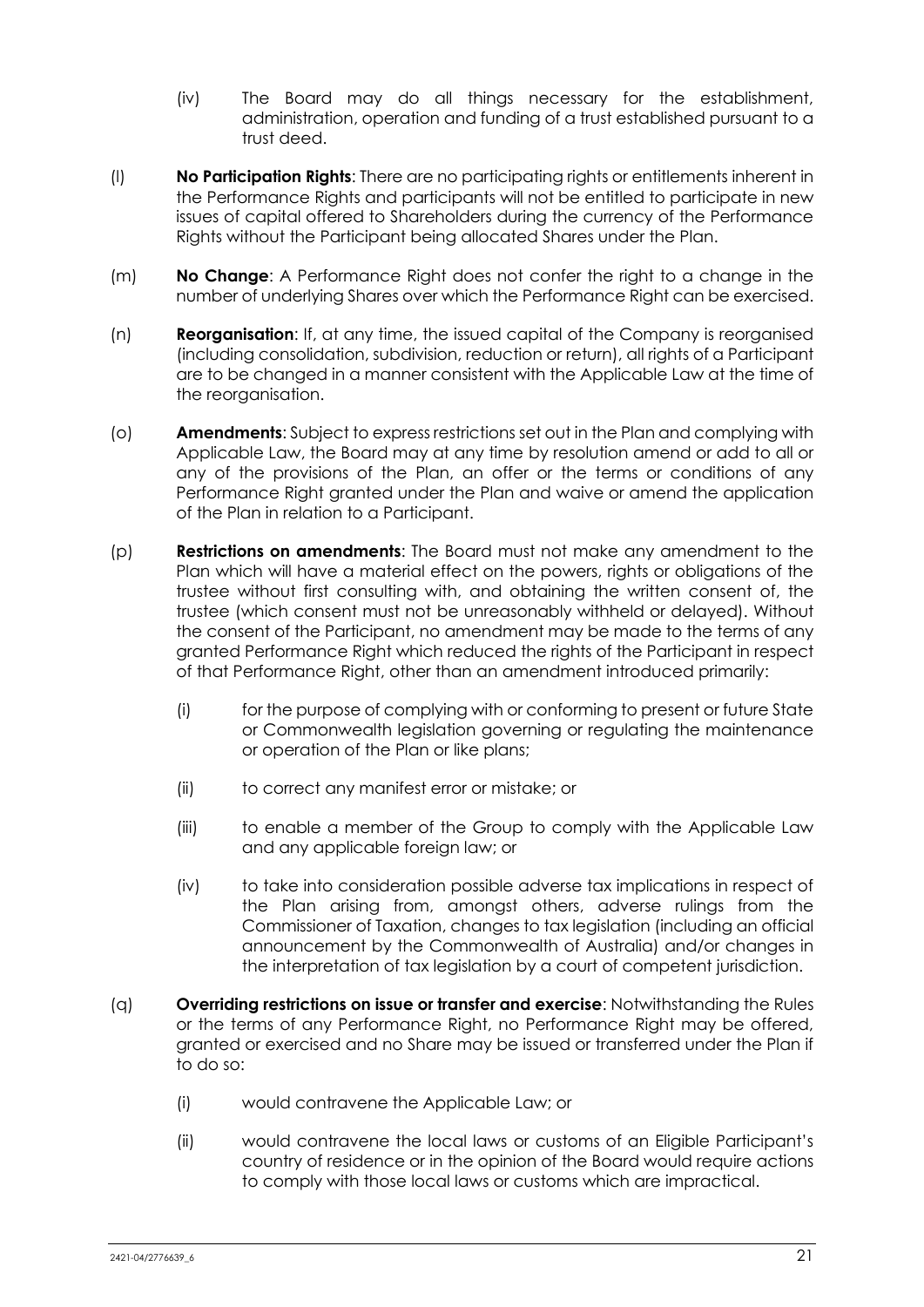Performance Rights and Shares must not be issued, assigned, transferred, sold, purchased or otherwise dealt with (as applicable) under the Plan if to do so would contravene the Applicable Law.

**Definitions**: Capitalised terms used in the above summary are as defined in the Plan, including:

**Applicable Law** means any one or more or all, as the context requires, of:

- (a) the laws of Western Australia;
- (b) the Corporations Act;
- (c) the Listing Rules;
- (d) the Income Tax Assessment Act 1936 (Cth) or the Income Tax Assessment Act 1997 (Cth) or both, as the context requires;
- (e) any practice note, policy statement, class order, declaration, guideline, policy, procedure, ruling, judicial interpretation or other guidance note made to clarify, expand or amend (a), (b), (c) or (d) above;
- (f) the constitution of the Company; and
- (g) any other legal requirement that applies to the Plan

#### **Change of Control** means:

- (a) a bona fide takeover bid is declared unconditional and the bidder has acquired a relevant interest in at least 50.1% of the Company's issued Shares;
- (b) a court approves, under section 411(4)(b) of the Corporations Act, a proposed compromise or arrangement for the purposes of, or in connection with, a scheme for the reconstruction of the Company or its amalgamation with any other company or companies; or
- (c) in any other case, a person obtains voting power in the Company which the Board (which for the avoidance of doubt will comprise those Directors immediately prior to the person acquiring that voting power) determines, acting in good faith and in accordance with their fiduciary duties, is sufficient to control the composition of the Board.

**Participant** means an Eligible Participant to whom Performance Rights have been granted under the Plan a nominee of the Eligible Participant to whom Performance Rights have been granted under the Plan, or, an Eligible Participant or nominee in respect of whom a Performance Right has been granted to the trustee to be held on behalf of the Eligible Participant or nominee, as applicable, under the Plan.

#### **Relevant Person** means:

- (a) in respect of an Eligible Participant, that person; and
- (b) in respect of a nominee of an Eligible Participant, that Eligible Participant.

#### **Special Circumstances** means:

- (a) a Relevant Person ceasing to be an Eligible Participant due to:
	- (i) death or total or permanent disability of a Relevant Person; or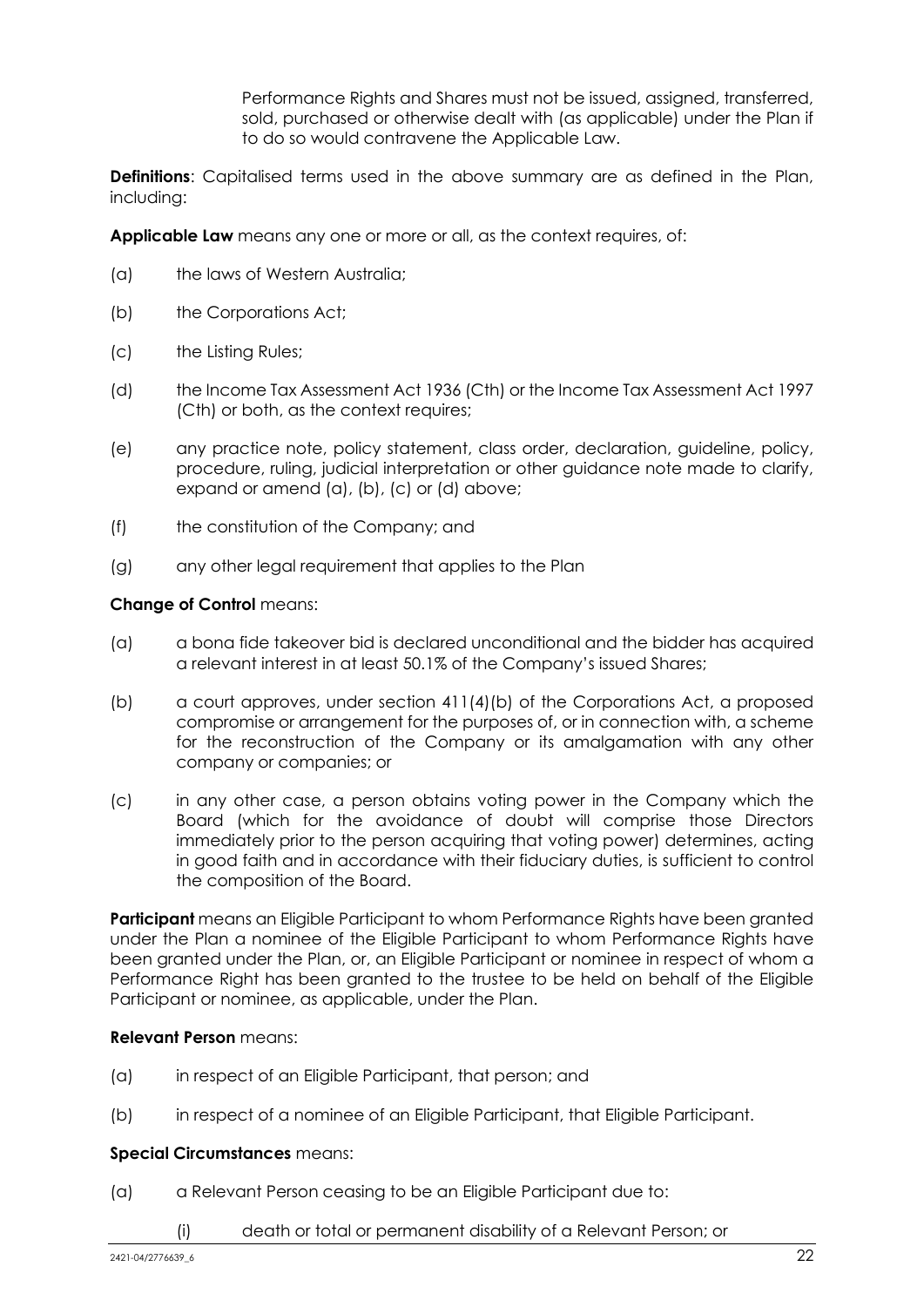- (ii) retirement or redundancy of a Relevant Person;
- (b) a Relevant Person suffering severe financial hardship;
- (c) any other circumstance stated to constitute "Special Circumstances" in the terms of the relevant offer made to and accepted by the Participant; or
- (d) any other circumstances determined by the Board at any time (whether before or after the offer) and notified to the relevant Participant which circumstances may relate to the Participant, a class of Participant, including the Participant or particular circumstances or class of circumstances applying to the Participant.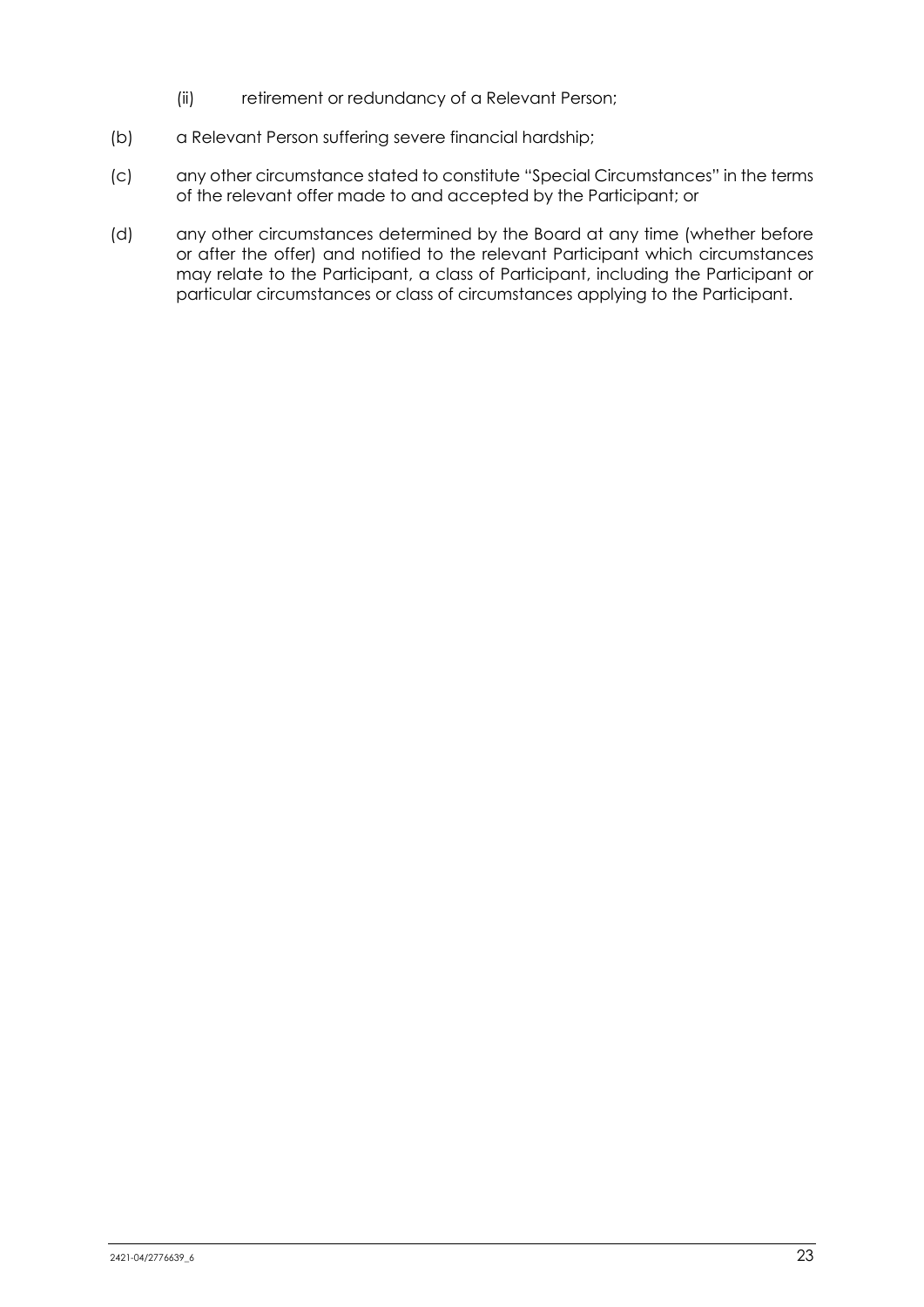

# **Need assistance?**

**Online:**



**Phone:** 1300 850 505 (within Australia) +61 3 9415 4000 (outside Australia)

www.investorcentre.com/contact



# **YOUR VOTE IS IMPORTANT**

For your proxy appointment to be effective it must be received by **2:00pm (AWST) on Tuesday, 16 November 2021.**

# **Proxy Form**

# **How to Vote on Items of Business Lodge your Proxy Form:**

All your securities will be voted in accordance with your directions.

#### **APPOINTMENT OF PROXY**

**Voting 100% of your holding:** Direct your proxy how to vote by marking one of the boxes opposite each item of business. If you do not mark a box your proxy may vote or abstain as they choose (to the extent permitted by law). If you mark more than one box on an item your vote will be invalid on that item.

**Voting a portion of your holding:** Indicate a portion of your voting rights by inserting the percentage or number of securities you wish to vote in the For, Against or Abstain box or boxes. The sum of the votes cast must not exceed your voting entitlement or 100%.

**Appointing a second proxy:** You are entitled to appoint up to two proxies to attend the meeting and vote on a poll. If you appoint two proxies you must specify the percentage of votes or number of securities for each proxy, otherwise each proxy may exercise half of the votes. When appointing a second proxy write both names and the percentage of votes or number of securities for each in Step 1 overleaf.

**A proxy need not be a securityholder of the Company.**

#### **SIGNING INSTRUCTIONS FOR POSTAL FORMS**

**Individual:** Where the holding is in one name, the securityholder must sign.

**Joint Holding:** Where the holding is in more than one name, all of the securityholders should sign.

**Power of Attorney:** If you have not already lodged the Power of Attorney with the registry, please attach a certified photocopy of the Power of Attorney to this form when you return it.

**Companies:** Where the company has a Sole Director who is also the Sole Company Secretary, this form must be signed by that person. If the company (pursuant to section 204A of the Corporations Act 2001) does not have a Company Secretary, a Sole Director can also sign alone. Otherwise this form must be signed by a Director jointly with either another Director or a Company Secretary. Please sign in the appropriate place to indicate the office held. Delete titles as applicable.

#### **PARTICIPATING IN THE MEETING**

#### **Corporate Representative**

If a representative of a corporate securityholder or proxy is to participate in the meeting you will need to provide the appropriate "Appointment of Corporate Representative". A form may be obtained from Computershare or online at www.investorcentre.com/au and select "Printable Forms".

#### **Online:**

Lodge your vote online at

www.investorvote.com.au using your secure access information or use your mobile device to scan the personalised QR code.

Your secure access information is



**SRN/HIN: Control Number: 185902**

For Intermediary Online subscribers (custodians) go to www.intermediaryonline.com

**By Mail:**

Computershare Investor Services Pty Limited GPO Box 242 Melbourne VIC 3001 Australia

**By Fax:**

1800 783 447 within Australia or +61 3 9473 2555 outside Australia



**PLEASE NOTE:** For security reasons it is important that you keep your SRN/HIN confidential.